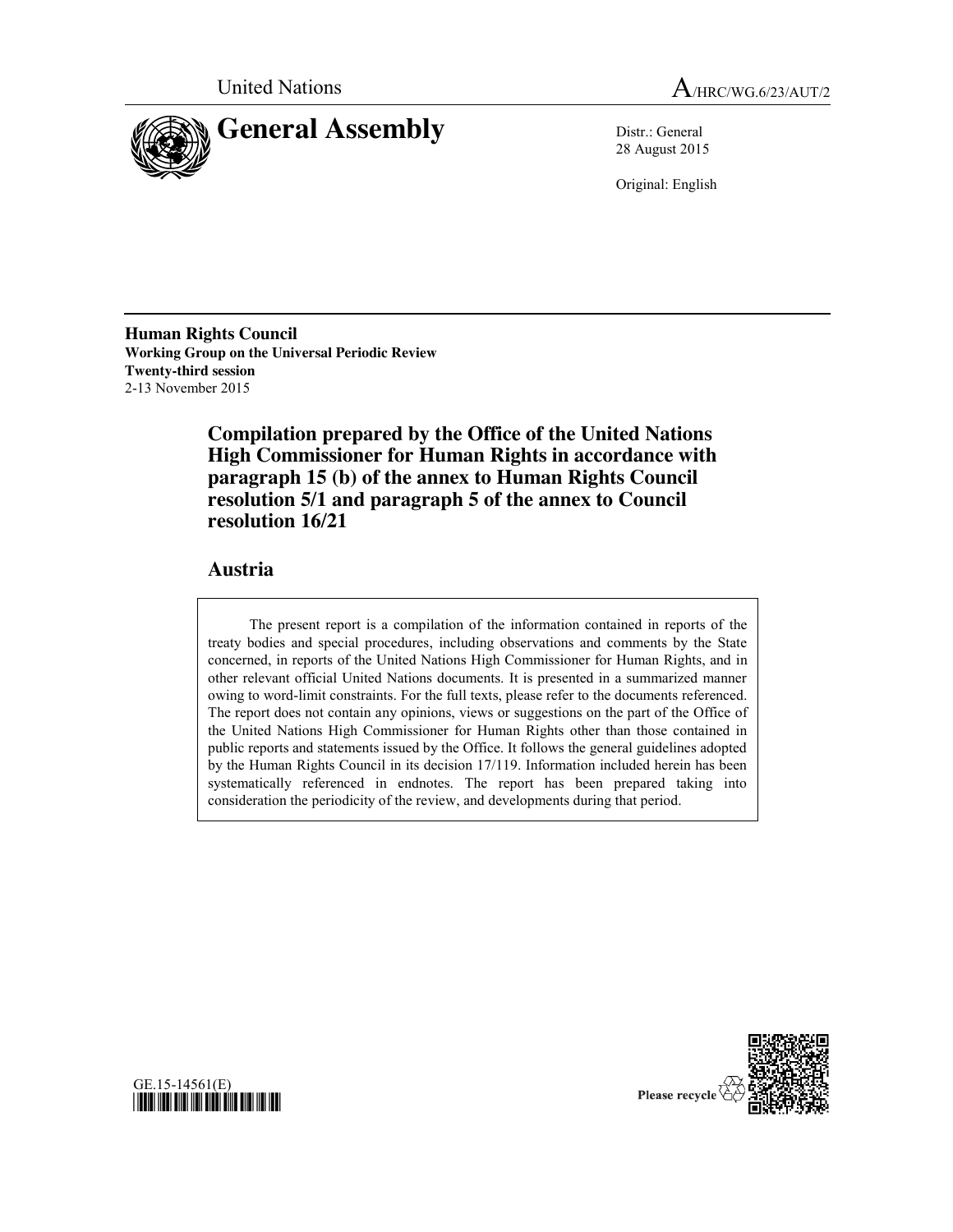# **I. Background and framework**

# **A. Scope of international obligations**<sup>1</sup>

# **International human rights treaties**<sup>2</sup>

|                              | Status during previous cycle                                                             | Action after review             | Not ratified/not accepted      |
|------------------------------|------------------------------------------------------------------------------------------|---------------------------------|--------------------------------|
| Ratification,                | <b>ICERD</b> (1972)                                                                      | OP-CAT (2012)                   | <b>ICRMW</b>                   |
| accession or<br>succession   | <b>ICESCR (1978)</b>                                                                     | <b>ICPPED (2012)</b>            |                                |
|                              | <b>ICCPR (1978)</b>                                                                      |                                 |                                |
|                              | ICCPR-OP 2 (1993)                                                                        |                                 |                                |
|                              | CEDAW (1982)                                                                             |                                 |                                |
|                              | CAT (1987)                                                                               |                                 |                                |
|                              | CRC (1992)                                                                               |                                 |                                |
|                              | OP-CRC-AC (2002)                                                                         |                                 |                                |
|                              | OP-CRC-SC (2004)                                                                         |                                 |                                |
|                              | CRPD (2008)                                                                              |                                 |                                |
| <b>Reservations</b>          | ICERD (declaration, art. 4, 1972)                                                        | <b>CEDAW</b>                    |                                |
| and/or<br>declarations       | <b>ICCPR</b><br>(declarations, arts. 9, 10 (3), 12 (4), 14,<br>19, 21, 22 and 26, 1978)  | (withdrawal of the reservation) |                                |
|                              | <b>ICCPR-OP 1</b><br>(declaration, art. 5 (2), 1987)                                     |                                 |                                |
|                              | <b>CEDAW</b><br>(reservation, art. 11, 1982)                                             |                                 |                                |
|                              | <b>CAT</b><br>(declarations, arts. 5 and 15, 1987)                                       |                                 |                                |
|                              | <b>CRC</b><br>(reservations, arts. 13, 15 and 17;<br>declaration, art. 38 (2) (3), 1992) |                                 |                                |
|                              | OP-CRC-AC<br>(declaration, art. $3(2)$ , age of<br>recruitment at 17 years, 2002)        |                                 |                                |
| Complaints                   | ICERD, art. 14 (2002)                                                                    | OP-CRC-IC (signature, 2012)     | <b>OP-ICESCR</b>               |
| procedures,<br>inquiries and | ICCPR, art. 41 (1978)                                                                    | ICPPED,<br>arts. 31-32 (2012)   | OP-CRC-IC<br>(signature, 2012) |
| urgent action <sup>3</sup>   | ICCPR-OP 1 (1987)                                                                        |                                 | <b>ICRMW</b>                   |
|                              | OP-CEDAW, art. 8 (2000)                                                                  |                                 |                                |
|                              | CAT, arts. 20-22 (1987)                                                                  |                                 |                                |
|                              | OP-CRPD, art. 6 (2008)                                                                   |                                 |                                |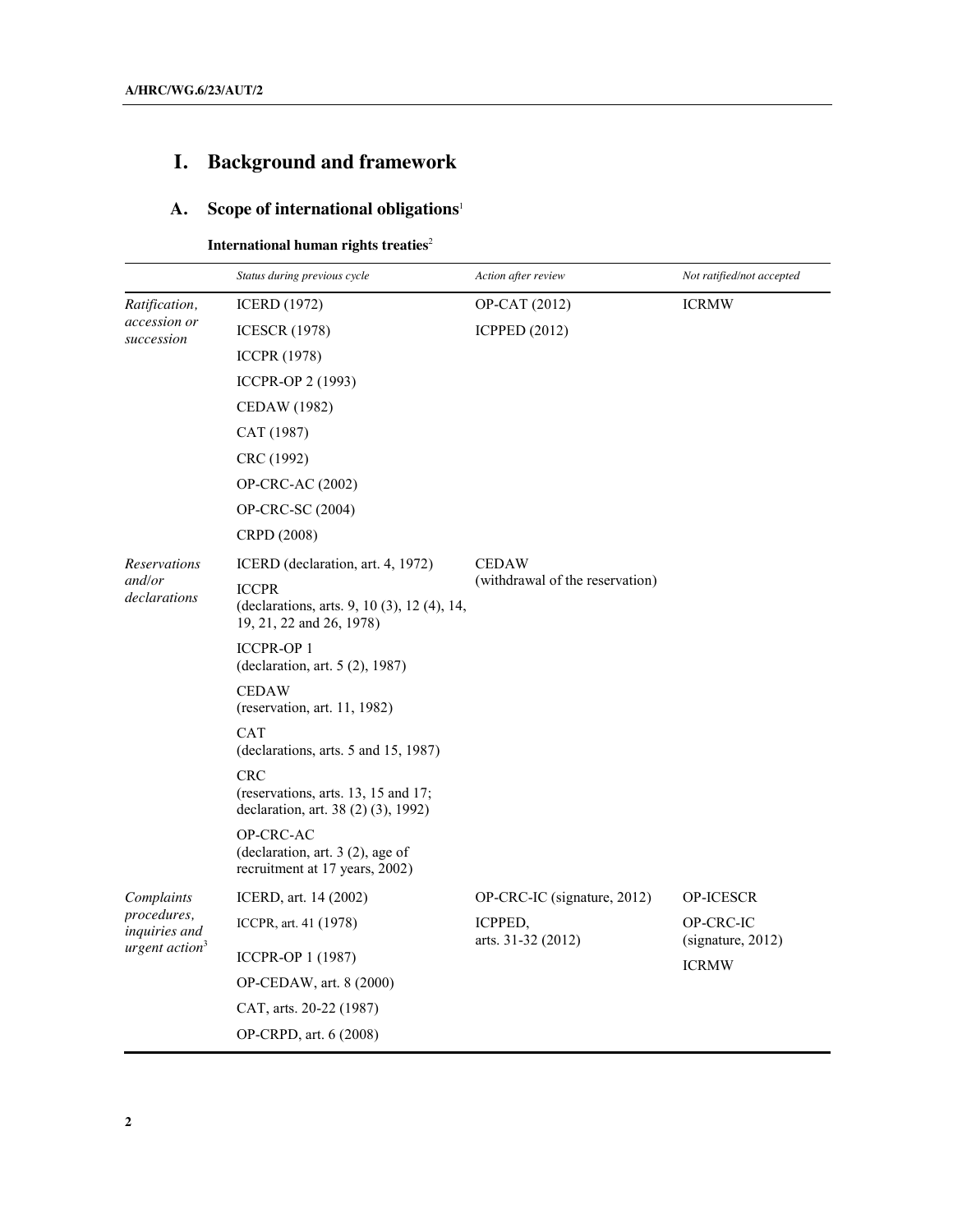|                                                    | Status during previous cycle                                                  | Action after review | Not ratified                                      |
|----------------------------------------------------|-------------------------------------------------------------------------------|---------------------|---------------------------------------------------|
| Ratification,<br><i>accession or</i><br>succession | Convention on the Prevention and<br>Punishment of the Crime of Genocide       |                     | Convention against<br>Discrimination in Education |
|                                                    | Rome Statute of the International<br>Criminal Court                           |                     | ILO Conventions Nos. 169 and<br>$189^{9}$         |
|                                                    | Palermo Protocol <sup>5</sup>                                                 |                     |                                                   |
|                                                    | Conventions on refugees and stateless<br>persons <sup>6</sup>                 |                     |                                                   |
|                                                    | Geneva Conventions of 12 August 1949<br>and Additional Protocols <sup>7</sup> |                     |                                                   |
|                                                    | $\mathrm{ILO}$ fundamental conventions <sup>8</sup>                           |                     |                                                   |

**Other main relevant international instruments**<sup>4</sup>

1. It was recommended that Austria ratify OP-ICESCR,<sup>10</sup> ICRMW<sup>11</sup> and OP-CRC-IC.<sup>12</sup>

2. The Committee on the Elimination of Racial Discrimination and the United Nations Educational, Scientific and Cultural Organization (UNESCO) encouraged Austria to ratify the Convention against Discrimination in Education.<sup>13</sup>

3. The same Committee recommended ratification of the amendments to article 8 (6) of ICERD<sup>14</sup> and that Austria withdraw its reservations to articles 13, 15 and 17 of CRC.<sup>15</sup>

#### **B. Constitutional and legislative framework**

4. The Independent Expert in the field of cultural rights encouraged Austria to adopt a comprehensive catalogue of human rights in the Constitution, including economic, social and cultural rights.<sup>16</sup>

5. While welcoming the adoption of the Federal Constitutional Law on the Rights of Children (2011), the Committee on the Rights of the Child was concerned that it did not include all the rights protected under CRC, particularly social and cultural rights.<sup>17</sup>

6. The Committee on Economic, Social and Cultural Rights reiterated its recommendation to ensure that ICESCR provisions are given full effect in domestic legislation.<sup>18</sup>

#### **C. Institutional and human rights infrastructure and policy measures**

**Status of national human rights institutions**<sup>19</sup>

| National human rights institution | Status during previous cycle | Status during present cycle <sup>20</sup> |
|-----------------------------------|------------------------------|-------------------------------------------|
| Austrian Ombudsman Board          | B(2000)                      | B(2011)                                   |

7. The Committee on the Rights of the Child welcomed the designation in 2012 of the Austrian Ombudsman Board as a national preventive mechanism.<sup>21</sup> While welcoming the expansion of the mandate of the Board, also in 2012, the Committee on Economic, Social and Cultural Rights remained concerned at the lack of a comprehensive mandate to promote and protect all human rights and to deal with violations of economic, social and cultural rights occurring in the private sector.<sup>22</sup> The Committee on the Elimination of Discrimination against Women and the Committee on the Elimination of Racial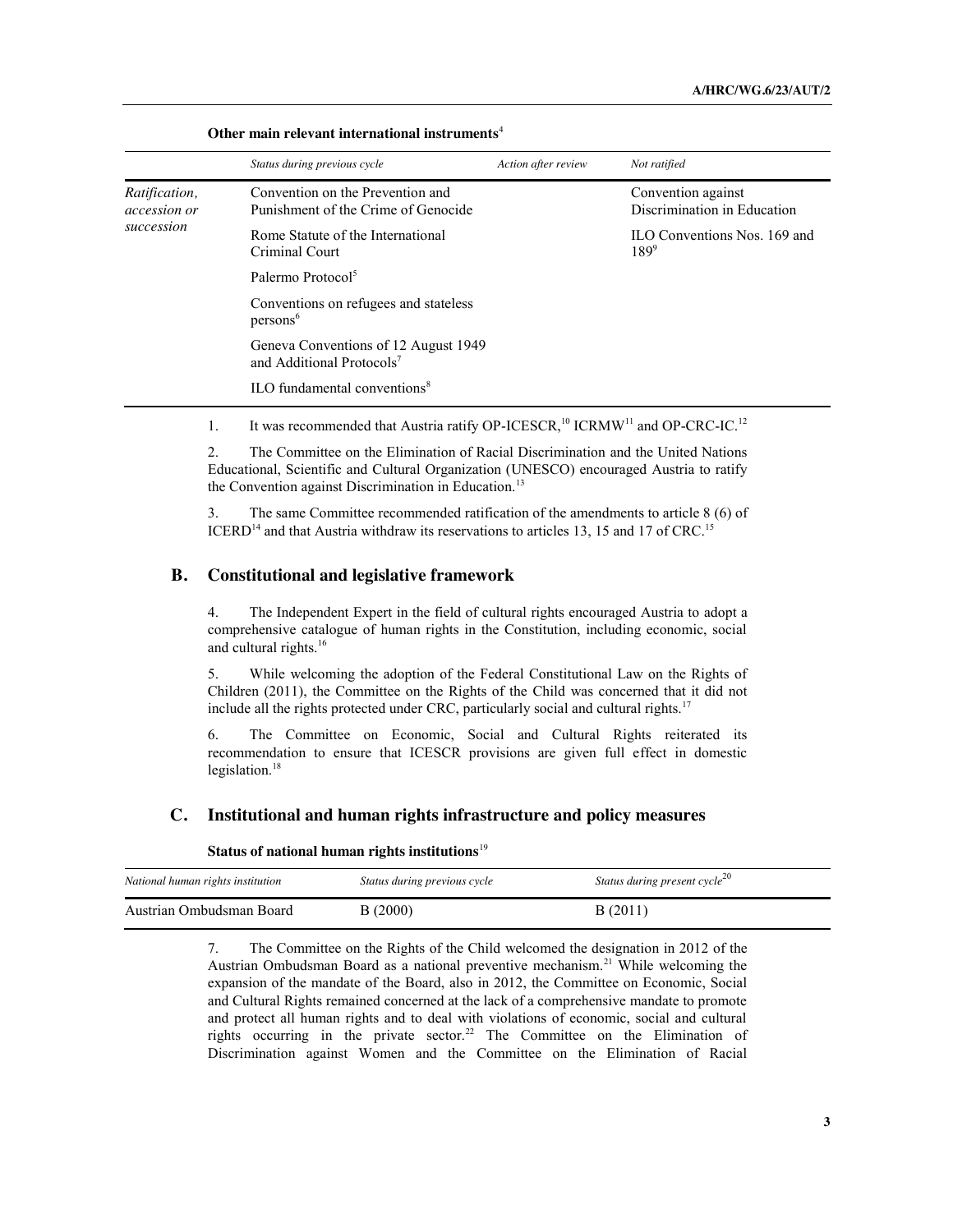Discrimination were concerned that the manner in which the Board members were appointed continued to raise issues regarding their independence.<sup>23</sup>

8. The Committee on the Elimination of Racial Discrimination recommended ensuring that the appointment of Board members complies with the principles relating to the status of national institutions for the promotion and protection of human rights (Paris Principles) and that the necessary resources be allocated to the Board.<sup>24</sup> The Committee on Economic, Social and Cultural Rights and the Committee on the Elimination of Discrimination against Women made similar recommendations.<sup>25</sup>

9. The Committee on the Rights of Persons with Disabilities noted the creation of the Independent Monitoring Committee at the federal level to promote the implementation of CRPD. However, it was concerned that the Monitoring Committee did not have its own budget and appeared to lack the independence required under the Paris Principles.<sup>26</sup>

10. The Independent Expert on cultural rights recommended that the Ombudspersons for Equal Treatment be granted competence to initiate and participate in court proceedings and be provided with the necessary human and financial resources.<sup>27</sup>

11. The Committee on Economic, Social and Cultural Rights reiterated its recommendation that Austria consider adopting a comprehensive national human rights action plan.<sup>28</sup> The Independent Expert on cultural rights made a similar recommendation.<sup>29</sup>

# **II. Cooperation with human rights mechanisms**

## **A. Cooperation with treaty bodies**

| Treaty body                                                            | Concluding observations<br>included in previous review | Latest report submitted<br>since previous review | Latest concluding<br>observations | Reporting status                                                |
|------------------------------------------------------------------------|--------------------------------------------------------|--------------------------------------------------|-----------------------------------|-----------------------------------------------------------------|
| Committee<br>on the<br>Elimination<br>of Racial<br>Discriminatio<br>n  | August 2008                                            | 2011-2015                                        | August 2012                       | Twenty-first and twenty-second<br>reports pending consideration |
| Committee<br>on Economic,<br>Social and<br>Cultural<br>Rights          | November 2005                                          | 2010                                             | November 2013                     | Fifth report due in 2018                                        |
| Human<br>Rights<br>Committee                                           | October 2007                                           | 2013                                             |                                   | Fifth report pending consideration<br>in October 2015           |
| Committee<br>on the<br>Elimination<br>of<br>Discriminatio<br>n against | January 2007                                           | 2011                                             | February 2013                     | Ninth and tenth reports due in 2017                             |

#### **1. Reporting status**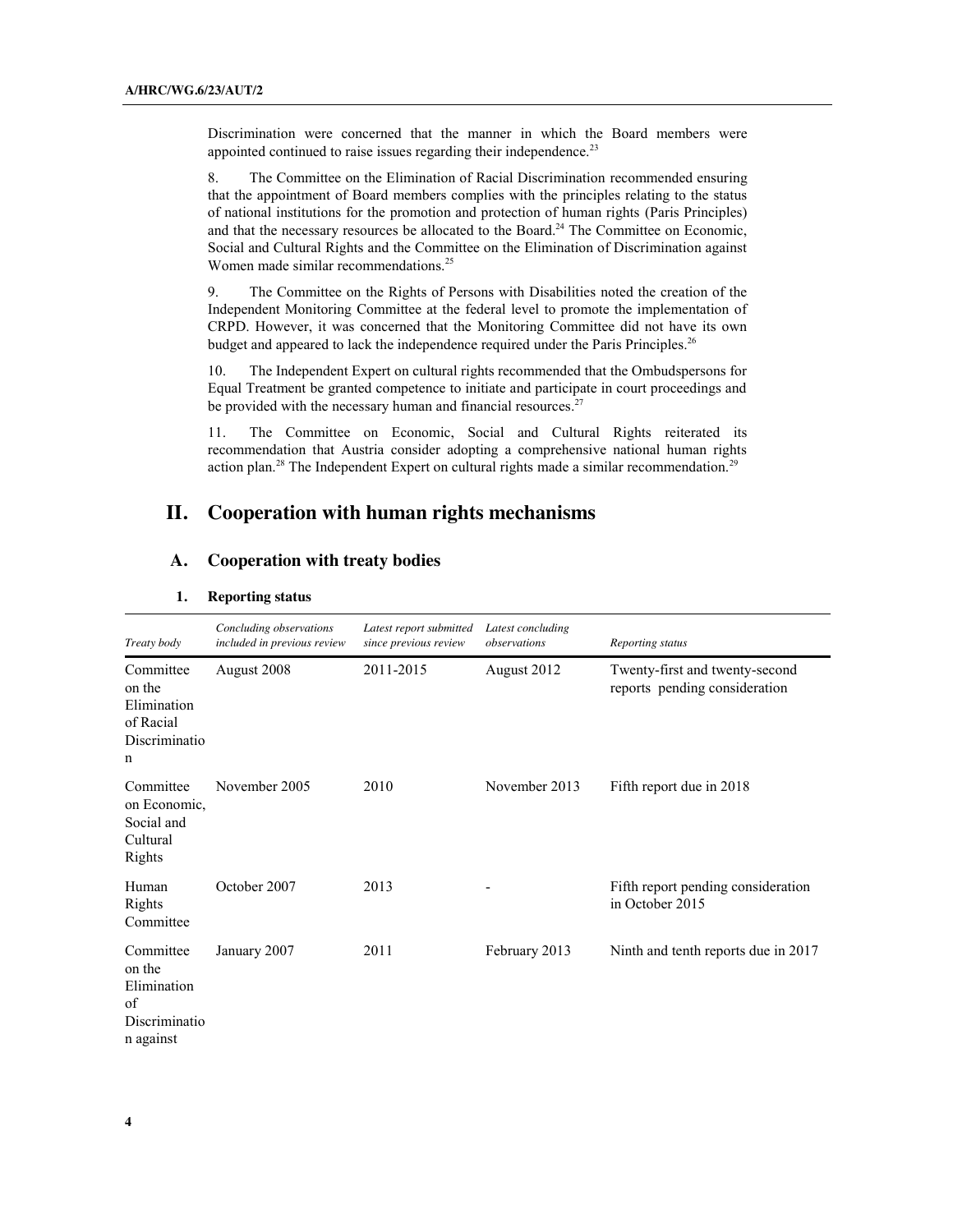| Women                                                                   |                                                                           |      |                |                                                        |
|-------------------------------------------------------------------------|---------------------------------------------------------------------------|------|----------------|--------------------------------------------------------|
| Committee<br>against<br>Torture                                         | May 2010                                                                  | 2014 |                | Sixth report pending consideration<br>in November 2015 |
| Committee<br>on the Rights<br>of the Child                              | January 2005<br>(on CRC and OP-CRC-<br>AC)/October 2008 (on<br>OP-CRC-SC) | 2009 | October 2012   | Fifth to sixth reports due in 2018                     |
| Committee<br>on the Rights<br>of Persons<br>with<br><b>Disabilities</b> |                                                                           | 2010 | September 2013 | Second and third reports due in 2018                   |
| Committee<br>on Enforced<br>Disappearanc<br>es                          |                                                                           | ٠    |                | Initial report overdue since July<br>2014              |

## **2. Responses to specific follow-up requests by treaty bodies**

| Concluding observations                                                      |        |                                                                                                                                           |                                                           |
|------------------------------------------------------------------------------|--------|-------------------------------------------------------------------------------------------------------------------------------------------|-----------------------------------------------------------|
| Treaty body                                                                  | Due in | Subject matter                                                                                                                            | Submitted in                                              |
| Committee on the<br>Elimination of<br>Racial<br><b>Discrimination</b>        | 2009   | Decision of 2001 of the Constitutional Court:<br>detention of asylum seekers; equal access to<br>public places or services. <sup>30</sup> | $200931$ Further<br>information requested. $32$           |
|                                                                              | 2013   | National human rights institution and policy<br>frameworks; racist advertisements; family<br>reunification. $33$                          |                                                           |
| Human Rights<br>Committee                                                    | 2008   | Death and abuse in police custody; detainees<br>pending deportation, asylum seekers;<br>fundamental safeguards. <sup>34</sup>             | $2008^{35}$ and $2009^{36}$ Follow-<br>up concluded. $37$ |
| Committee on the<br>Elimination of<br><b>Discrimination</b><br>against Women | 2015   | Violence against women; participation in<br>political and public life. <sup>38</sup>                                                      | $2015^{39}$                                               |
| Committee against<br>Torture                                                 | 2011   | Fundamental safeguards; detention conditions;<br>investigations of torture. <sup>40</sup>                                                 | $2011^{41}$                                               |

# **B.** Cooperation with special procedures<sup>42</sup>

|                     | Status during previous cycle | Current status |
|---------------------|------------------------------|----------------|
| Standing invitation | Yes                          | Yes            |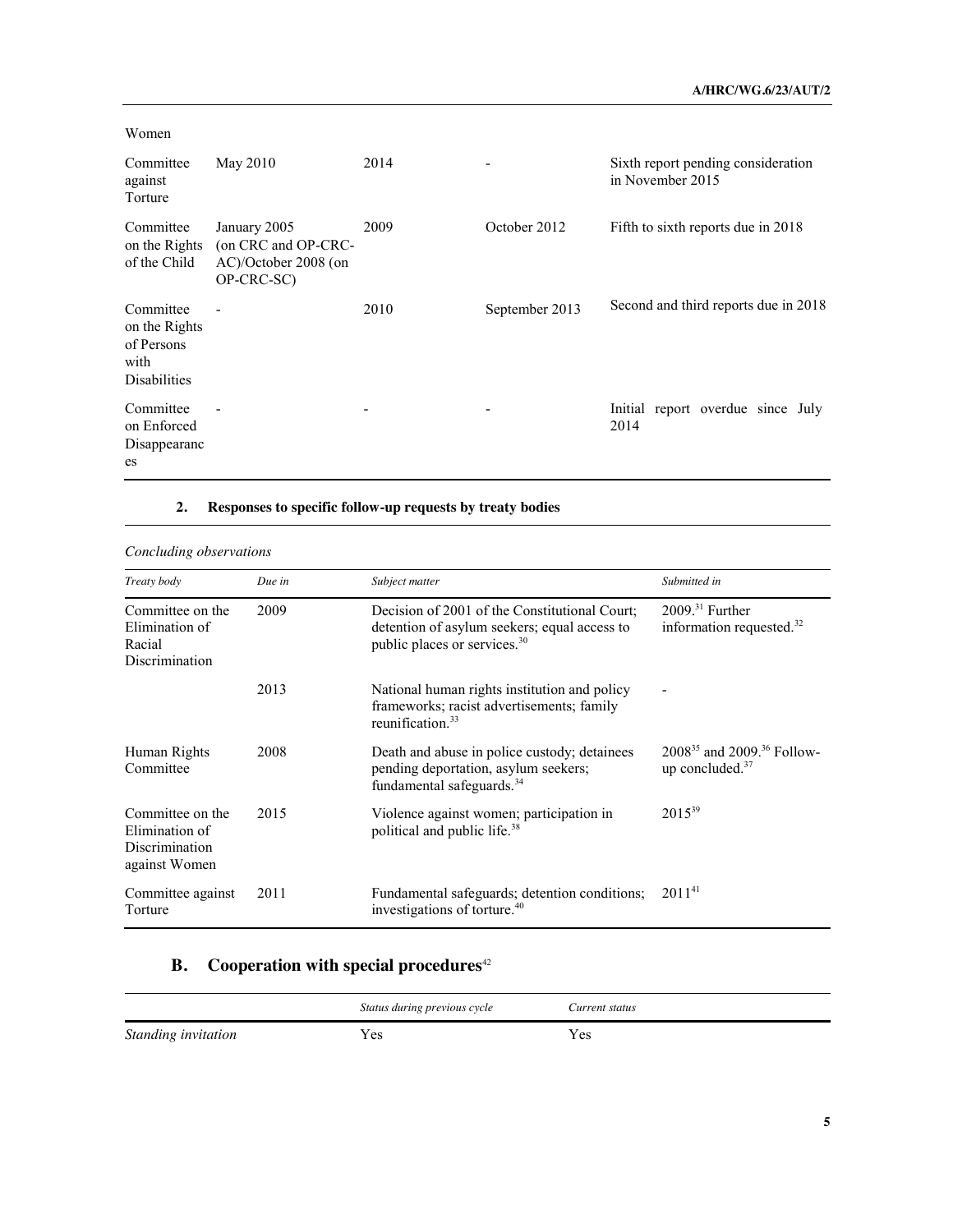| Visits undertaken                                        |                                                                                                        | Cultural rights (2011)<br>Enjoyment of human rights by older<br>persons $(2015)$ |
|----------------------------------------------------------|--------------------------------------------------------------------------------------------------------|----------------------------------------------------------------------------------|
| Visits agreed to in principle                            |                                                                                                        |                                                                                  |
| <i>Visits requested</i>                                  |                                                                                                        |                                                                                  |
| Responses to letters of allegation and<br>urgent appeals | In the period under review one communication was sent. The Government<br>replied to the communication. |                                                                                  |

*Follow-up reports and missions*

## **C. Cooperation with the Office of the United Nations High Commissioner for Human Rights**

12. Every year from 2011 to 2015, Austria contributed financially to the Office of the United Nations High Commissioner for Human Rights, including to the voluntary funds for technical cooperation and for victims of torture. 43

# **III. Implementation of international human rights obligations, taking into account applicable international humanitarian law**

### **A. Equality and non-discrimination**

13. The Committee on the Elimination of Racial Discrimination was concerned that different provisions on the prohibition of racial discrimination were dispersed in many laws, which did not seem to ensure the necessary coherence and consistency.<sup>44</sup> Similarly, the Committee on Economic, Social and Cultural Rights was concerned at the lack of coherent and consistent non-discrimination legislation and the high number of institutions involved in the implementation of anti-discrimination and equality legislation, leading to confusion, legal uncertainty and potential injustice for individuals seeking an effective remedy.<sup>45</sup>

14. The Committee on Economic, Social and Cultural Rights urged Austria to harmonize its anti-discrimination legislation so as to afford the same level of protection across the different grounds of discrimination and to streamline the administrative bodies responsible for protecting all individuals against discrimination.<sup>46</sup>

15. The Committee on the Rights of Persons with Disabilities noted that women with disabilities faced multiple forms of discrimination because of their gender and disability status.<sup>47</sup> The Committee on the Elimination of Discrimination against Women made a similar observation and recommended addressing the multiple forms of discrimination suffered by women with disabilities in education, employment and political participation.<sup>48</sup> The Committee on the Rights of Persons with Disabilities encouraged Austria to mainstream a gender perspective into its disability legislation and polices.49

16. The Committee on Economic, Social and Cultural Rights was concerned at the low level of participation of women in higher-education courses in science, technology, engineering and mathematics and in associated professions.<sup>50</sup> The Committee on the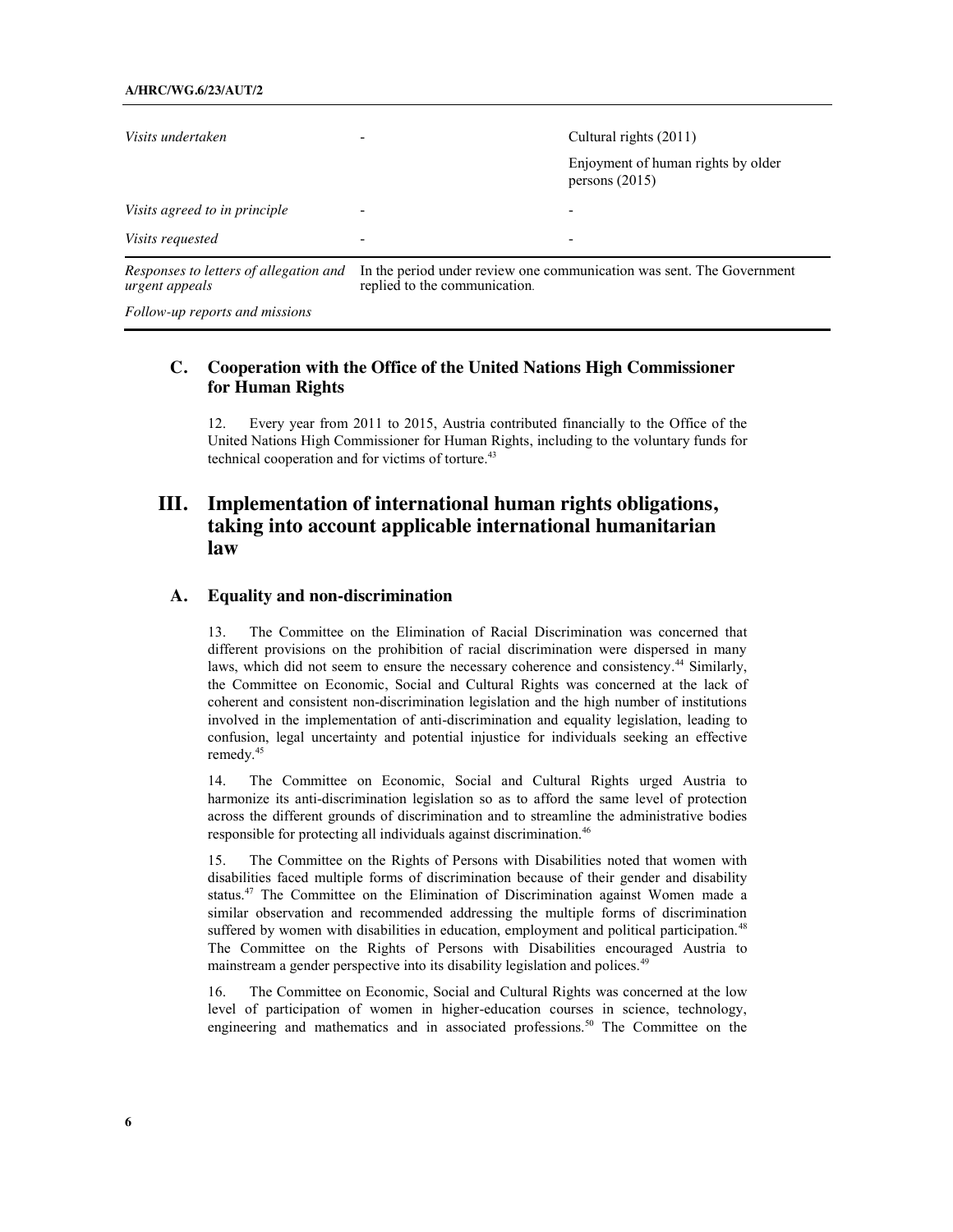Elimination of Discrimination against Women recommended that Austria reinforce its efforts to overcome gender segregation in the choice of disciplines and areas of study.<sup>51</sup>

17. The Committee on Economic, Social and Cultural Rights reiterated its concern that women continued to be disproportionately represented in poorly paid part-time jobs and often received lower remuneration than men for work of equal value.52 The Committee on the Elimination of Discrimination against Women and the Committee on the Rights of Persons with Disabilities made similar observations. <sup>53</sup> The Committee on the Elimination of Discrimination against Women recommended ensuring equal opportunities for women in the labour market, including through the use of temporary special measures, eliminating occupational segregation and narrowing the gender pay gap.54 It recommended strengthening equal access of migrant women to effective job training and placement services in order to alleviate the concentration of qualified migrant women in low-paying jobs.<sup>55</sup>

18. The Committee on the Elimination of Discrimination against Women was concerned that pension entitlements for women continued to be lower than for men because pensionscheme contributions were affected by women's childcare career breaks and part-time employment, which pushed them into poverty after retirement.<sup>56</sup>

19. Noting the implementation of the sectoral action plans on gender equality, the same Committee regretted the absence of a comprehensive gender equality national action plan. It recommended that Austria integrate gender equality in a future comprehensive human rights national action plan.<sup>57</sup>

20. The Committee was concerned that the amendment to the Equal Treatment Act, aimed at increasing the level of protection against discrimination with regard to access to goods and services, had stalled, and recommended enacting the amendment to the Act.<sup>58</sup>

21. The Committee on the Elimination of Racial Discrimination was concerned at the resurgence of skinhead, far-right-wing and other groups that were inspired by extremist national ideologies and neo-Nazism.59 It was concerned that Austria did not intend to adopt a national action plan against racism.<sup>60</sup>

22. The Independent Expert on cultural rights was concerned at numerous reports of discrimination against Muslims and persons of African, Latin-American or Roma origin who being denied access to public places. She noted a number of anti-Semitic incidents.<sup>61</sup> The Committee on the Rights of the Child remained concerned about manifestations of racism, xenophobia and related intolerance towards migrant communities, refugees, asylum seekers and persons of certain ethnic backgrounds.<sup>62</sup>

23. The Committee on the Elimination of Racial Discrimination regretted the continued use of "foreign quotas", which managers of establishments used to restrict the access of persons with migration backgrounds to public places.<sup>63</sup> The Committee on the Elimination of Discrimination against Women was concerned at the increase of xenophobic violence against migrant women and at cases of incitement to hatred and violence, particularly targeting Muslim and/or black women.<sup>64</sup>

24. The Independent Expert on cultural rights was disturbed by some reported instances of hate speech by politicians, targeting members of minorities, migrants, asylum seekers, refugees and persons of African origin.<sup>65</sup> The Committee on the Elimination of Racial Discrimination<sup>66</sup> and the Committee on the Rights of the Child<sup>67</sup> made similar observations.

25. The Committee on the Elimination of Racial Discrimination regretted reports of racist advertisements in the media, particularly relating to housing and employment opportunities.68 The Independent Expert on cultural rights referred to information on discrimination and stereotyping in the media. The independent press council appeared to be inactive in addressing hate speech and discrimination in the media.<sup>69</sup>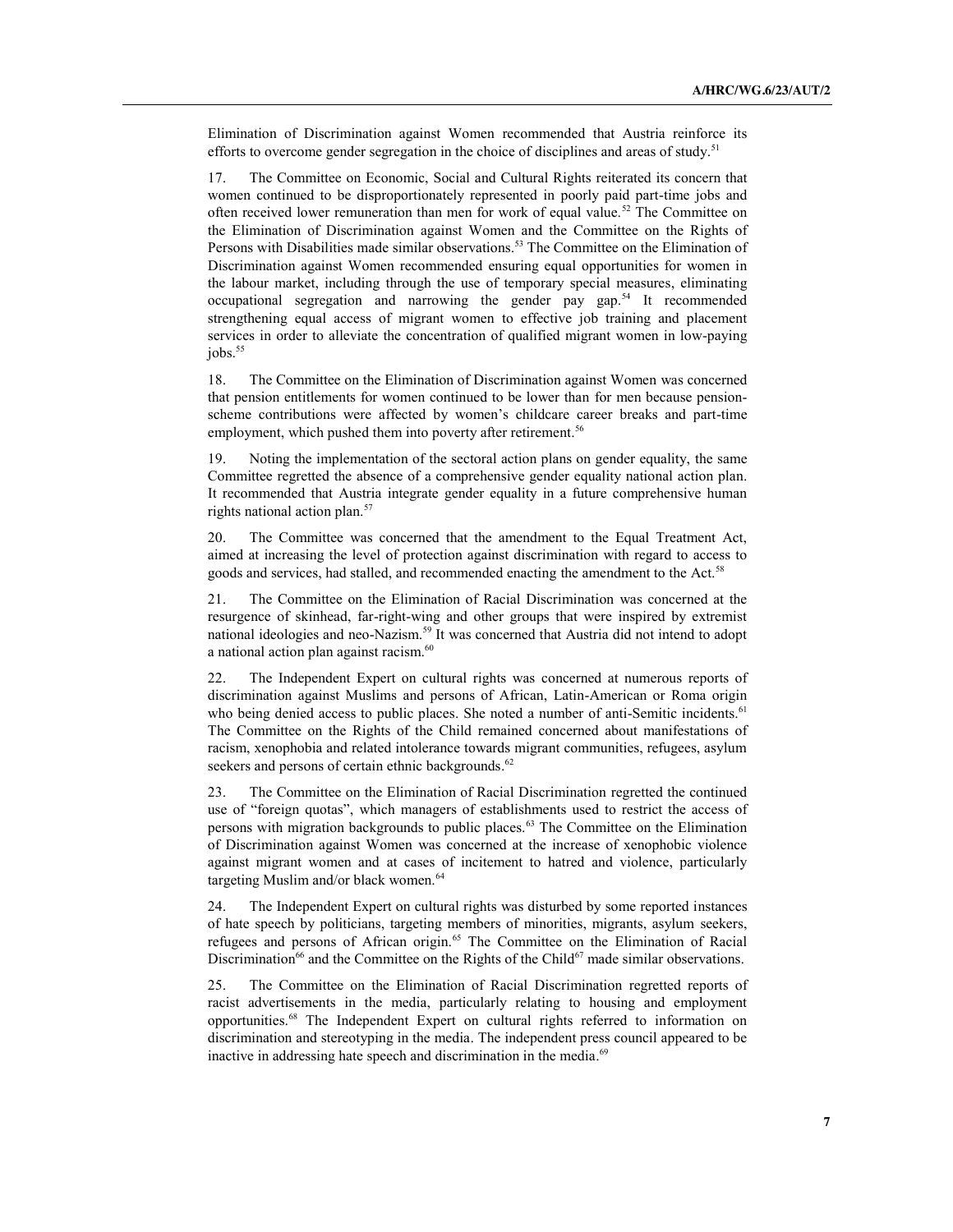26. The same Committee recommended that Austria prohibit incitement to racial hatred, promote tolerance towards persons of different ethnic origins and eradicate racism in sporting disciplines.<sup>70</sup>

27. The Committee urged Austria to investigate thoroughly the use, during election campaigns, of statements by politicians inciting racial hatred against persons of minority ethnic origin, prosecute those responsible and prevent candidates from promoting and inciting racial discrimination.<sup>71</sup> It recommended that Austria intensify its awareness-raising campaigns with a view to modifying existing prejudices and stereotypes against minority ethnic groups.<sup>72</sup>

28. The Committee was concerned at the disproportionately high rates of incarceration of non-citizens, reports of racial profiling and the practice of stopping and searching persons of minority ethnicities. It was also concerned at the Government's failure to adequately prosecute law enforcement personnel who committed offences against people with a migration background and to prosecute for violations of the prohibition of racial discrimination, considering them "petty offences". It recommended ceasing arrests, stops, searches and investigations based on appearance, colour or membership in national and ethnic groups and investigating and punishing offences committed by law enforcement personnel, including allegations of racial profiling.<sup>73</sup>

### **B. Right to life, liberty and security of person**

29. The Committee on the Rights of Persons with Disabilities urged Austria to ensure that no one is detained against their will in any kind of mental health facility and that all mental health services are provided with the free and informed consent of the person concerned.74 It recommended abolishing the use of net beds, restraints and other forms of non-consensual practices with regard to persons with intellectual, mental and psychosocial disabilities in psychiatric hospitals and institutions. 75

30. The Committee on Economic, Social and Cultural Rights was concerned at the continuing occurrence of violence against women, including domestic violence.<sup>76</sup> The Committee on the Elimination of Discrimination against Women urged Austria to increase the number of and funding for shelters and guarantee national coverage, including for asylum-seeking or undocumented women affected by violence.77 That same Committee and the Committee on Economic, Social and Cultural Rights recommended adopting a comprehensive national plan of action on violence against women and continuing public awareness-raising campaigns on the issue.78 In 2015, Austria reported on the adoption of the 2014-2016 National Action Plan on the Protection of Women against Violence in 2014 and on new awareness-raising projects.<sup>79</sup>

31. The Committee on the Rights of the Child was concerned that hundreds of girls had been subjected to female genital mutilation and that perpetrators of such mutilation were not being convicted. It urged Austria to implement effectively the law prohibiting female genital mutilation and to bring to justice those who continue that practice.<sup>80</sup>

32. The same Committee remained concerned about the continued use of corporal punishment. It recommended strengthening and expanding awareness-raising programmes and education campaigns in order to promote alternative forms of discipline.<sup>81</sup>

33. The Committee recommended the development of a comprehensive national strategy to prevent and address all forms of violence against children.<sup>82</sup> It called on Austria to strengthen measures to encourage child victims to report instances of violence, abuse and neglect, in particular in alternative care institutions, care institutions for children with disabilities and centres for migrants, and prosecute perpetrators of violence, abuse and neglect of children.<sup>83</sup>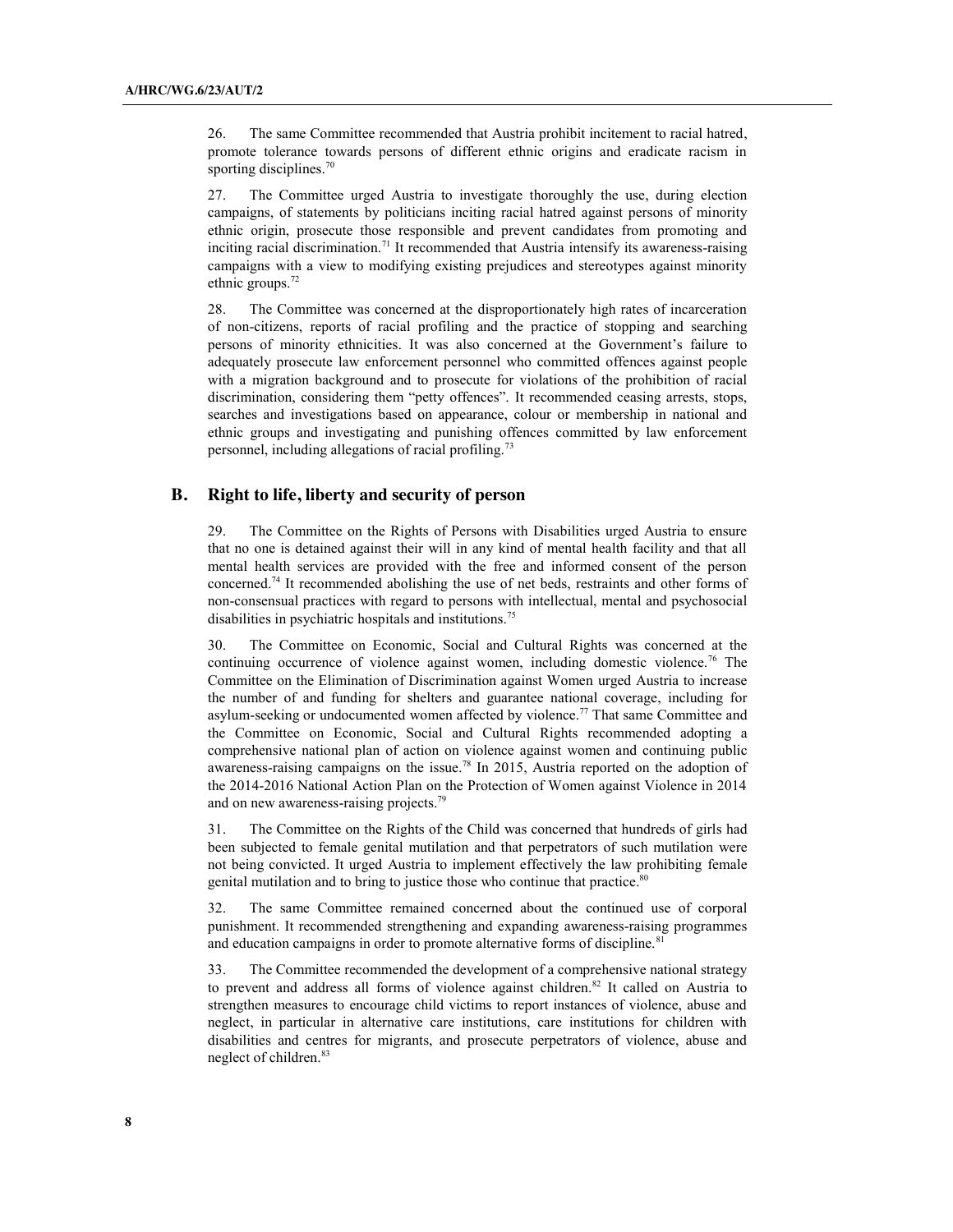34. The Committee also recommended that Austria consider the possibility of increasing the minimum age for voluntary recruitment to  $18$  years.<sup>84</sup>

35. The Committee welcomed the adoption of the national action plan to fight trafficking in human beings for 2012-2014.<sup>85</sup> While commending the Government's efforts against human trafficking, the Committee on the Elimination of Discrimination against Women was concerned at the prevalence of trafficking in women and girls for prostitution and at reports that officers in charge of asylum applications were not sufficiently trained to identify victims of trafficking.<sup>86</sup> The International Labour Organization (ILO) Committee of Experts on the Application of Conventions and Recommendations referred to information on the low number of convictions for human trafficking and the absence of convictions in cases of labour exploitation other than domestic servitude.<sup>87</sup>

36. The Committee on the Rights of the Child was concerned that in practice child victims of human trafficking often had no effective access to free legal assistance in court proceedings or psychological support,<sup>88</sup> and that child victims of prostitution were sometimes treated as offenders rather than victims and that administrative fines were imposed upon them. 89

37. The Committee on the Elimination of Discrimination against Women was concerned that the mandatory weekly health tests for sex workers might not respect their rights to privacy and bodily integrity. It recommended reviewing the mandatory character of those health tests so that they comply with the International Guidelines on HIV/AIDS and Human Rights.<sup>90</sup>

### **C. Administration of justice and the rule of law**

38. The Committee on the Rights of the Child was concerned that the maximum length of pretrial detention for juveniles was one year, that prisons where juveniles were deprived of their liberty were reportedly overcrowded that juveniles were not always separated from adult prisoners and that a high percentage of juveniles on remand suffered from psychological or psychiatric disorders without access to adequate health care. It recommended bringing the juvenile justice system fully in line with CRC and other relevant standards.<sup>91</sup>

### **D. Right to privacy, marriage and family life**

39. The Committee on the Rights of the Child was concerned about violations of privacy rights in news reporting on criminal proceedings involving child victims and/or children accused of sexual and other offences on media. It called on Austria to ensure the protection of and respect by the media for the privacy of children.<sup>92</sup>

40. The Committee on the Elimination of Discrimination against Women recommended that Austria regulate the rights and obligations of unmarried cohabiting couples of the opposite sex in order to provide protection with regard to the provision of maintenance and the distribution of property after the cessation of cohabitation.<sup>93</sup>

41. The Committee on the Rights of the Child recommended adopting measures to monitor regularly and to evaluate the conditions in alternative care settings, and that the quality standards in alternative care settings be regulated by law and effectively enforced.<sup>94</sup>

42. The same Committee called on Austria to regulate and monitor effectively intercountry adoptions from countries that were not party to the 1993 Hague Convention on Protection of Children and Cooperation in Respect of Intercountry Adoption, with a view to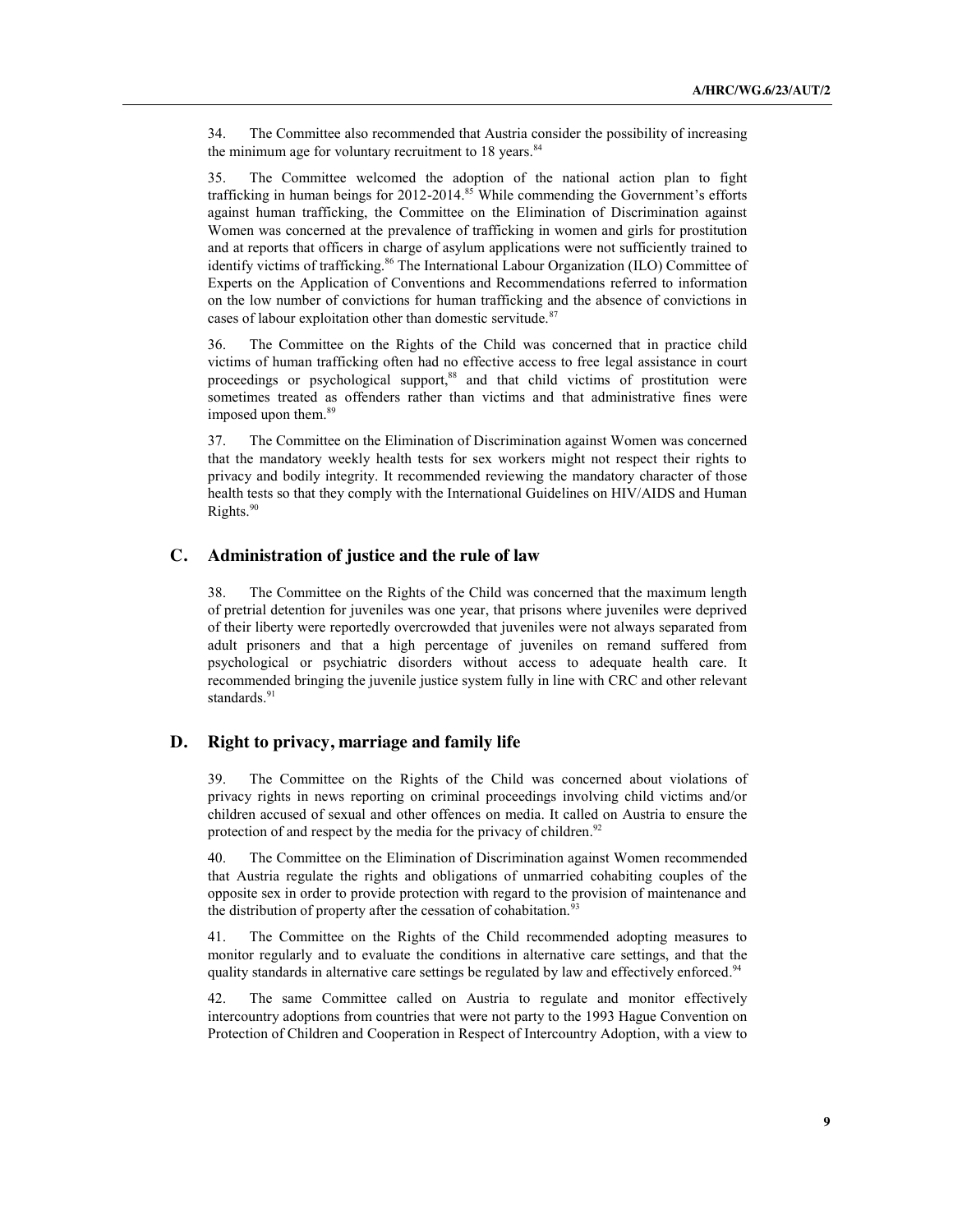ensuring that the rights and best interests of the child were observed throughout the process<sup>95</sup>

## **E. Freedom of expression and right to participate in public and political life**

43. UNESCO stated that defamation was considered a civil and criminal offence that could lead to a maximum prison sentence of five years. It was recommended that Austria decriminalize defamation.<sup>96</sup>

44. The Committee on the Elimination of Discrimination against Women commended the increase in women's participation in the federal civil service and as judges and prosecutors.97 It appreciated the modification of the Equal Treatment Act raising the quota for women in the civil service to 50 per cent.<sup>98</sup> However, it was concerned that women continued to be underrepresented in certain fields, including diplomatic services,<sup>99</sup> and in decision-making positions in the private sector and education as well as about their low level of political participation, especially at the provincial level.<sup>100</sup>

45. That same Committee recommended that Austria increase the representation of women in elected and appointed positions in provincial governments and parliaments, political parties, the diplomatic service and sport associations. <sup>101</sup> The Committee on Economic, Social and Cultural Rights recommended increasing the representation of women in decision-making positions.<sup>102</sup> In 2015, Austria reported on measures taken to increase the representation of women in provincial governments and parliaments, political parties, the diplomatic service and sport associations. 103

#### **F. Right to work and to just and favourable conditions of work**

46. While welcoming the introduction of one month of paternity leave, the Committee on Economic, Social and Cultural Rights was concerned that paternity leave was limited to civil servants. It was concerned that, despite the efforts to increase the number of childcare facilities, such facilities remained insufficient and with inadequate opening hours to enable parents, in particular women, to fully exercise their right to work. It encouraged Austria to enable working parents to reconcile their professional and family responsibilities, particularly by extending paternity leave to the private sector and ensuring the availability of childcare facilities.104 The Committee on the Elimination of Discrimination against Women made similar recommendations. 105

47. The Committee on Economic, Social and Cultural Rights was concerned that the unemployment rate of youths remained 60 per cent higher than that of adults. It recommended the adoption of long-term policies and strategies to address the root causes of youth unemployment, paying particular attention to disadvantaged and marginalized groups.106

48. While noting a rise in the minimum age at which children can be involved in light work from 12 to 13 years, the Committee on the Rights of the Child was concerned that this age was still very low and that legislation lacked a precise definition of light work.<sup>107</sup>

### **G. Right to social security and to an adequate standard of living**

49. The Committee on Economic, Social and Cultural Rights urged Austria to ensure that the means-tested minimum income scheme corresponds to the actual cost of living and is guaranteed to all those in need. It recommended adopting a comprehensive and long-term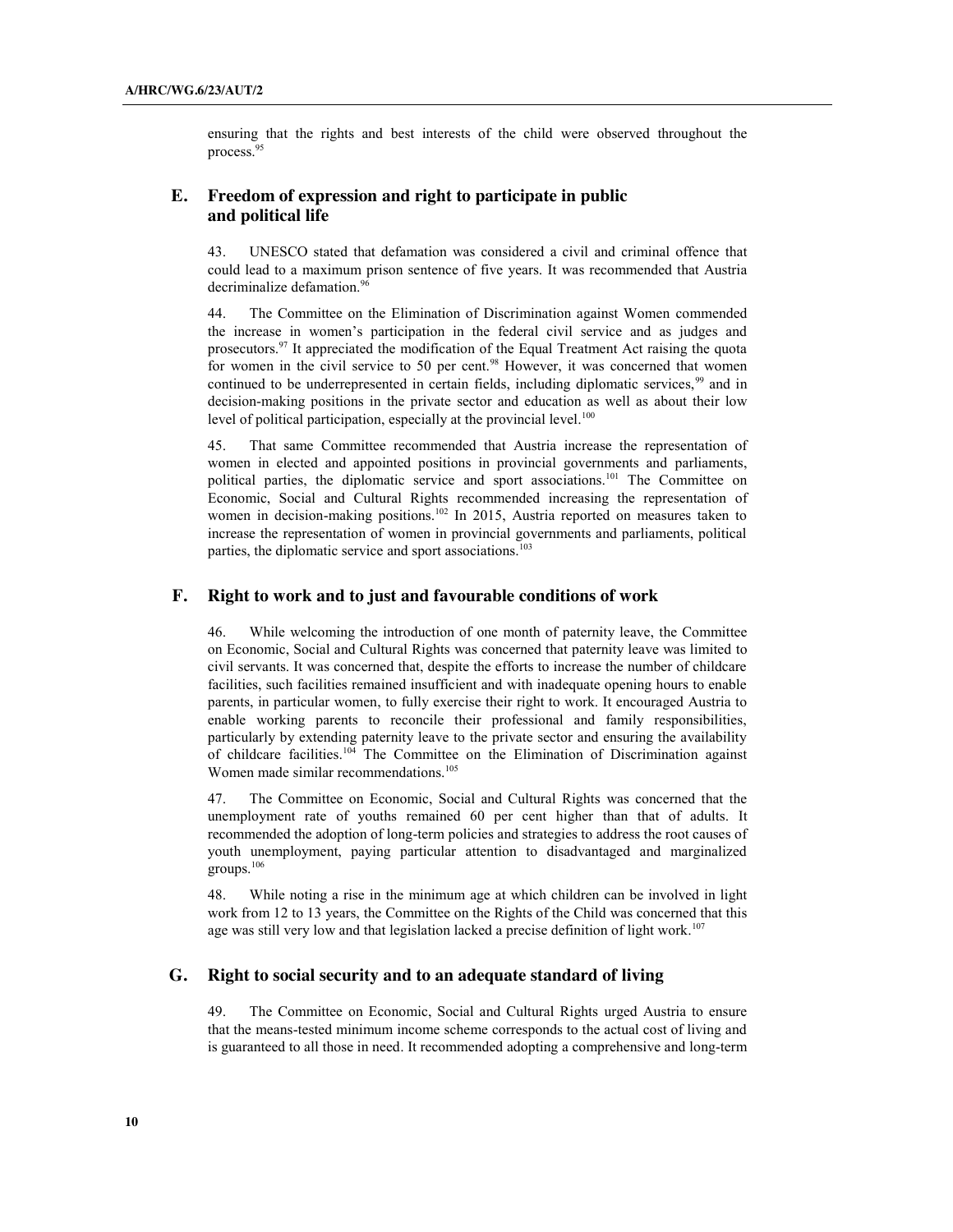strategy to combat poverty and guarantee the right to adequate food for people living in poverty. 108

50. The same Committee was concerned at the number of disadvantaged and marginalized individuals who could not afford to pay for housing, and that the majority of evictions were due to non-payment of rent. It called on Austria to increase the availability of social housing units and to provide appropriate forms of financial support, such as adequate rental subsidies for disadvantaged and marginalized groups.<sup>109</sup>

51. In 2015, the Independent Expert on the enjoyment of all human rights by older persons commended Austria for its commitment and efforts to ensure that older people are able to enjoy fully their human rights. She noted, however, that discrimination in access to facilities and services remained a concern. Financial services, such as loans, mortgages and insurance were often not available to older people or were prohibitively expensive because of the inappropriate use of age as a criterion, including to determine risk. Around 15 per cent of older people were at risk of poverty, with women being at greater risk than men.<sup>110</sup>

52. The Independent Expert commended Austria for the rich variety of housing options for older people and welcomed the tax incentives and subsidies to encourage developers to build accessible and appropriate housing for older people. She noted, however, that additional efforts were required to ensure that older persons could remain in their homes and fully enjoy their right to adequate housing.<sup>111</sup>

### **H. Right to health**

53. The Committee on Economic, Social and Cultural Rights expressed concern at the shortage of physicians and nurses. It recommended that Austria ensure sufficient healthcare professionals to meet the growing demands in medical treatment, particularly in areas such as psychosocial and adolescent health.<sup>112</sup>

54. The Committee on the Rights of the Child recommended that Austria strengthen care and rehabilitation programmes for children suffering from illicit substance addiction, depression and obesity and develop specialized and youth-friendly drug-dependence treatment and harm reduction services for children.<sup>113</sup>

55. The Independent Expert on the human rights of older persons noted the problem of potentially inappropriate medicine, which is associated with adverse outcomes like hospitalization and death. She indicated that a nationwide strategy on potentially inappropriate medication was required to guarantee the right to health of older persons.114

56. The Committee on the Elimination of Discrimination against Women was concerned that abortions, albeit legal, were not reimbursed under the medical insurance scheme. It recommended that Austria provide financial support to economically disadvantaged women and girls who needed an abortion but who could not afford it. 115

#### **I. Right to education**

57. The Committee on the Rights of the Child recommended ensuring affordable access to adequate early childhood care and preschool education services throughout the country.<sup>116</sup>

58. The same Committee was concerned at the lack of a comprehensive policy and legislation on inclusive education.<sup>117</sup> The Independent Expert on cultural rights was concerned that the schooling system, which divided education after primary school into separate parallel streams, had an indirect discriminatory effect on children according to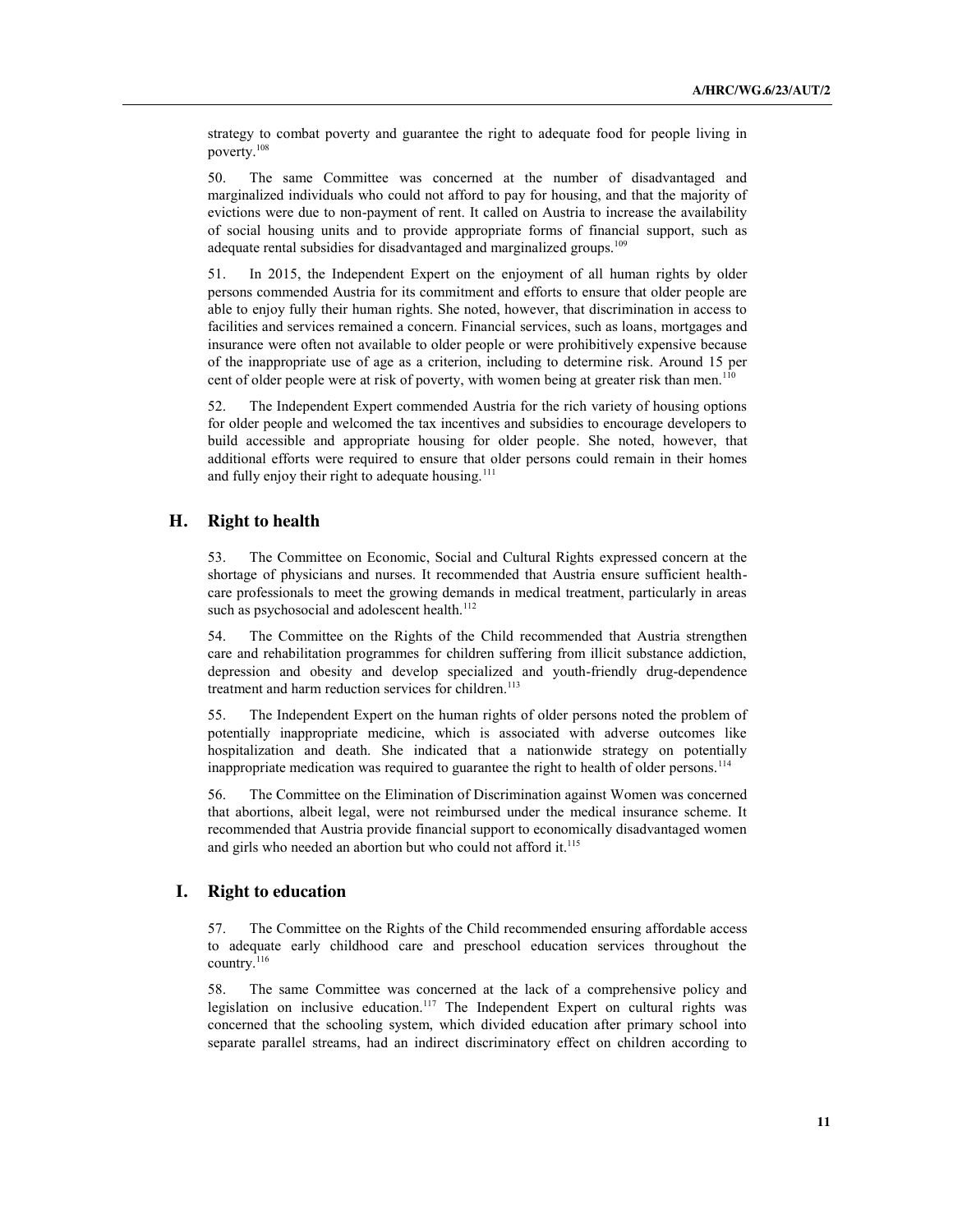their background. The system impeded opportunities for cross-cultural interaction. She welcomed the creation of new middle schools and recommended the adoption of an integrated system for all compulsory education in public schools.<sup>118</sup>

59. The Committee on the Elimination of Racial Discrimination was concerned at the high rate of school dropouts among Roma students and children with a migration background.<sup>119</sup> The Committee on the Elimination of Discrimination against Women was concerned that the dropout rate was higher for girls than for boys with a migration background.<sup>120</sup> The Committee on Economic, Social and Cultural Rights made similar observations.121

60. The Committee on Economic, Social and Cultural Rights remained concerned at the overrepresentation of Roma and non-citizen children in special schools and their underrepresentation at the higher education levels.<sup>122</sup> The Committee on the Elimination of Racial Discrimination made a similar observation.<sup>123</sup>

61. The Independent Expert on cultural rights noted information about the insufficient inclusion of migrants in schools and their ghettoization.<sup>124</sup> The Committee on the Rights of the Child recommended that Austria provide migrant children with equal opportunities in the education system.<sup>125</sup>

62. UNESCO encouraged Austria to further promote human rights education, in particular the non-discrimination principle.<sup>126</sup>

#### **J. Cultural rights**

63. The Independent Expert on cultural rights stated that measures to promote cultural rights remained compartmentalized and lacked an institutional framework. She recommended that consideration be given to establishing a unified framework and an institutional body, at the level of the federal Government, to promote cultural diversity and intercultural understanding, to oversee all cultural heritage matters and to promote the right of all to participate equally in and contribute to cultural life.<sup>127</sup>

#### **K. Persons with disabilities**

64. The Committee on the Rights of Persons with Disabilities, the Committee on the Elimination of Discrimination against Women and the Committee on the Rights of the Child noted with appreciation the adoption of the National Action Plan on Disability for 2012-2020.128 The Committee on the Rights of Persons with Disabilities noted, however, that there were differing concepts of disability across laws and policies and was concerned that some of the definitions were based on the medical model of disability. It recommended amending the relevant laws to include a concept of disability that is in accordance with CRPD. <sup>129</sup> The Committee on the Elimination of Racial Discrimination encouraged Austria to transform effectively the old-fashioned charity model of disability, reinforce a positive image of persons with disabilities as holders of human rights and eliminate prejudices.<sup>130</sup>

65. The Committee on Economic, Social and Cultural Rights expressed deep concern that persons with disabilities faced significant obstacles in their enjoyment of economic, social and cultural rights, including access to employment, education, housing and social security benefits.<sup>131</sup>

66. The Committee on the Rights of Persons with Disabilities was concerned that progress towards inclusive education was stagnant and at reports suggesting that the number of children in special schools was increasing. It noted with disappointment that there were very few university graduates with disabilities<sup>132</sup> and recommended that greater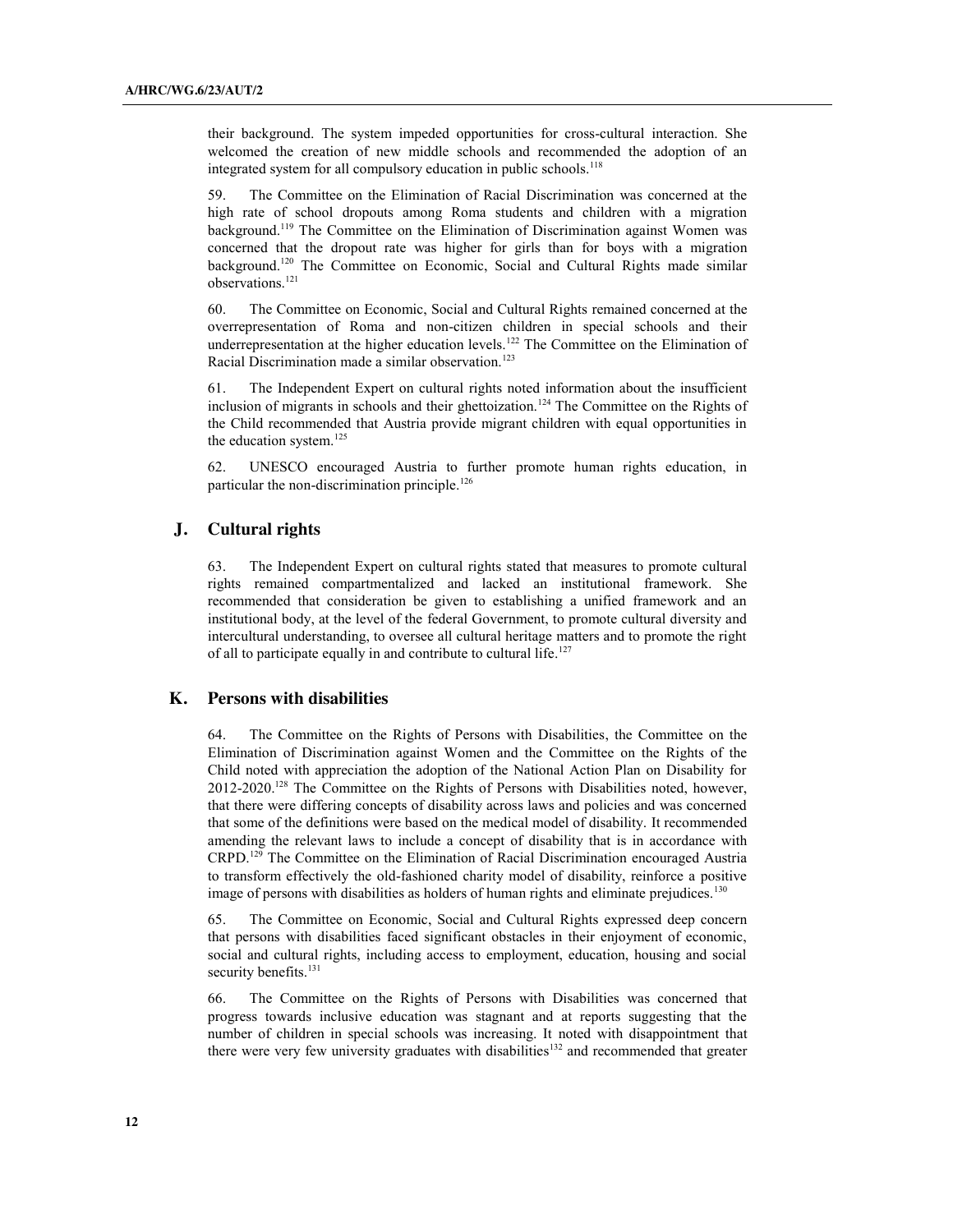efforts be made to support students with disabilities in all areas of inclusive education, from kindergarten to secondary school, as well in universities and other tertiary institutions.<sup>133</sup> The Committee on the Rights of the Child recommended that Austria give priority to the inclusive education of children with disabilities. 134

67. The Committee on the Rights of Persons with Disabilities commended Austria for offering sign language interpretation to students at the tertiary level. However, it noted a lack of teachers who use sign language. It recommended that Austria provide quality training to teachers with disabilities and teachers with sign language skills so as to enhance the education of deaf and hearing-impaired children. 135

68. While noting the quota system for employing persons with disabilities, the same Committee was concerned at reports that the majority of employers preferred to pay a fine rather than comply with the quota requirement. It noted with concern a high number of persons working in sheltered workshops outside of the open labour market and receiving very little pay.136 The Committee recommended that Austria enhance programmes to employ persons with disabilities in the labour market.<sup>137</sup>

The Committee remained concerned at reports of exploitation, violence and abuse of persons with disabilities and recommended ensuring their protection from those violations. 138

70. The Committee on the Rights of the Child was concerned about the high number of children with disabilities in institutional care.<sup>139</sup> Likewise, the Committee on the Rights of Persons with Disabilities noted with concern that the number of persons with disabilities living in institutions had increased. It recommended stepping up efforts towards deinstitutionalization and allowing persons with disabilities to choose where they lived. <sup>140</sup> It recommended that personal assistance programmes provide sufficient financial assistance to ensure that persons with disabilities can live independently.<sup>141</sup>

71. Despite achievements in the area of accessibility, the Committee on the Rights of Persons with Disabilities was concerned that accessibility was poor in some areas, particularly outside larger cities. It recommended developing an overarching inclusive approach to accessibility in accordance with CRPD.<sup>142</sup>

72. The Committee was also concerned that the guardianship law appeared to be old fashioned and out of step with the provisions of CRPD. It recommended that Austria replace substituted decision-making with supported decision-making for persons with disabilities.<sup>143</sup>

73. The Committee on the Rights of the Child noted with concern that children with disabilities continued to be excluded from participation in various aspects of public life and urged Austria to fully integrate children with disabilities in all areas of public life.<sup>144</sup>

74. The Independent Expert on cultural rights noted several obstacles and limitations experienced by persons with disabilities in accessing cultural life and education, including insufficient funding and availability of services offered to persons with disabilities and insufficient measures for the realisation of independent living. 145

## **L. Minorities**

75. The Independent Expert on cultural rights stressed that only recognized minorities were granted particular rights, which, however, would be lost outside specifically designed territories.146 The Committee on Economic, Social and Cultural Rights was concerned that the strict criteria to be recognized as a national minority, particularly the requirement of being linked to an independent settlement area over a long period of time, made it difficult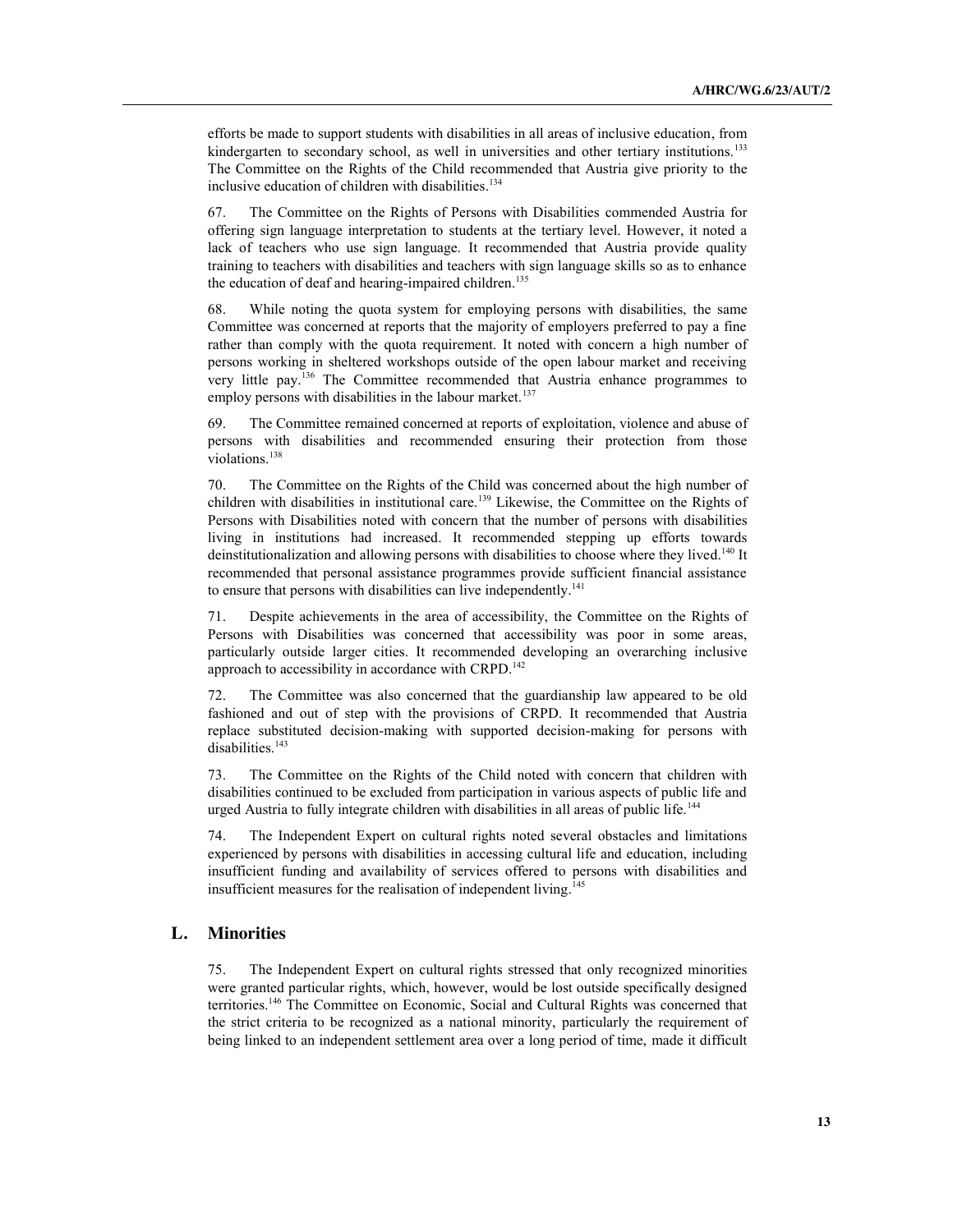for ethnic minority groups, such as the Polish community and the Jenische, to be recognized and to receive State support to sustain their culture and identity.<sup>147</sup>

76. The Independent Expert urged Austria to be more flexible in its approach regarding ethnic minorities, consider extending support to linguistic and ethnic groups other than those that were officially recognized and improve the existing mechanisms for the disbursement of funds for their activities. 148

77. The Independent Expert stated that the implementation of the rights of persons belonging to minorities and disadvantaged groups in the fields of education, culture and language and their rights not be discriminated against and to participate in the life of society, remained insufficient.<sup>149</sup>

78. The Independent Expert welcomed the adoption of a national action plan on integration. However, she was concerned that integration affairs were placed within the Ministry of the Interior, which might suggest that integration was a matter of law and order rather than an opportunity to benefit from and to enhance the richness of the diverse cultures and cultural traditions.150 She recommended that Austria consider addressing the issue of integration together with cultural diversity, either within a new entity delinked from the Ministry of the Interior or by placing the issue within the purview of the Federal Chancellery.151

79. The Independent Expert urged Austria to encourage the acquisition of competence in minority languages, including Austrian sign language, among teachers and civil servants. Special efforts were required to ensure the cultural rights of Roma, including their full access to and contribution and participation in cultural life.<sup>152</sup>

#### **M. Migrants, refugees and asylum seekers**

80. The Committee on the Elimination of Racial Discrimination was concerned at reports on the use of family reunification quotas for each Land (province) that would result in individuals having to wait several years to benefit from the policy on family reunification. It recommended abolishing that quota requirement so that family reunification is not dependent on the number of acceptable applications in a particular period and Land.153

81. The Committee on Economic, Social and Cultural Rights reiterated its deep concern at the situation of asylum seekers, who received inadequate social benefits, lived in poor housing conditions and only had access to employment in certain activities during the first three months of their asylum proceedings. It recommended that Austria guarantee asylum seekers' right to an adequate standard of living and remedy their housing conditions.<sup>154</sup>

82. The same Committee remained concerned that migrants and asylum seekers continued to face obstacles in accessing health-care services. It recommended that Austria increase access to adequate and affordable health-care services by non-citizens, including by ensuring the availability of translation services and information on health-care services.<sup>155</sup>

83. The Committee on the Rights of the Child urged Austria to ensure that children under the age of 14 years are not placed in detention under any circumstances, that unaccompanied refugee and asylum-seeking children above 14 years of age are placed in administrative detention only as a measure of last resort, that the age determination procedure applied to unaccompanied children is based on scientifically approved methods and that each unaccompanied child is provided with a legal guardian.<sup>156</sup>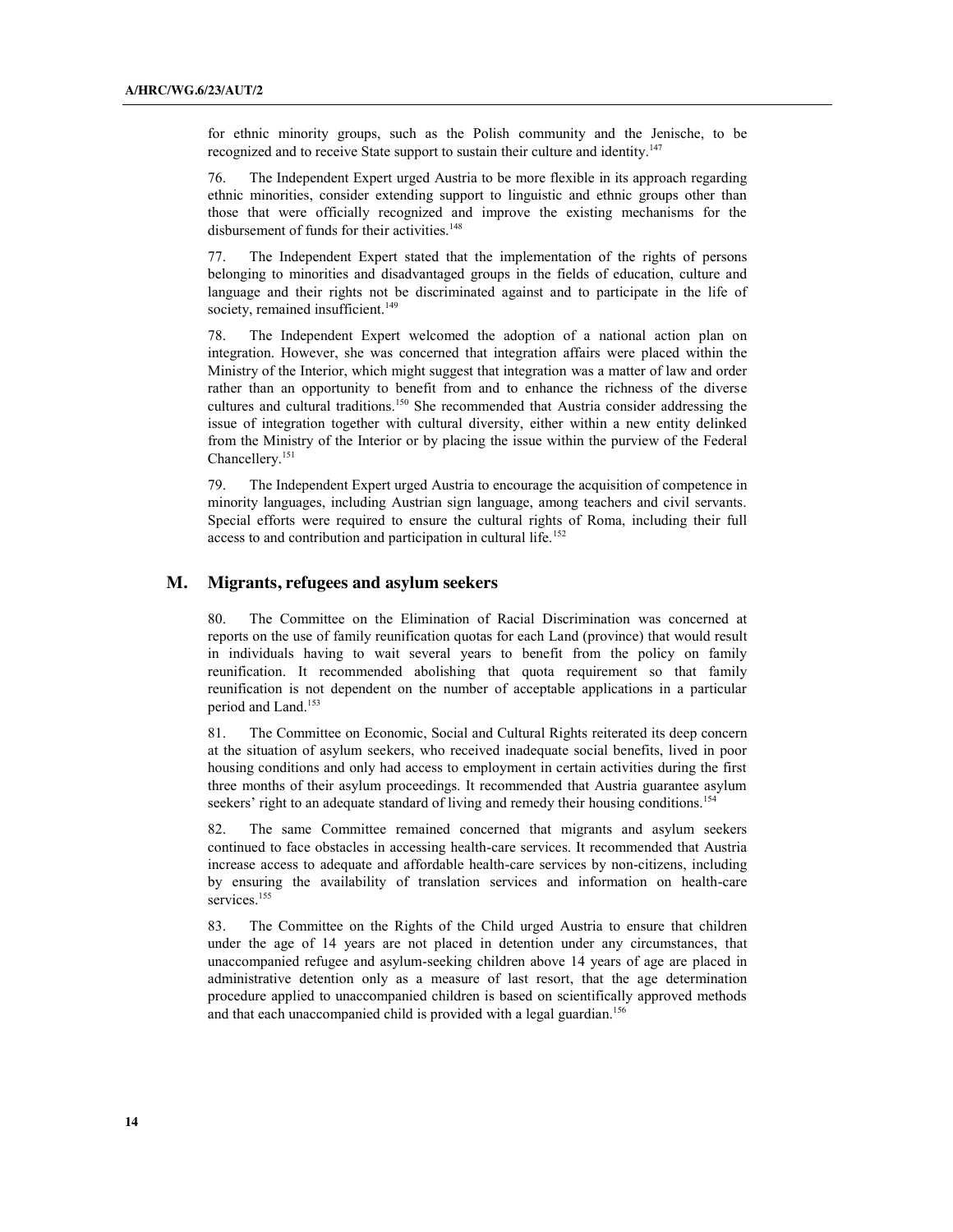#### **N. Right to development**

84. The Committee on Economic, Social and Cultural Rights regretted that the official development assistance (ODA) of Austria had decreased from 0.47 per cent of gross national income in 2006 to 0.28 per cent in 2012. It recommended that Austria increase its ODA to achieve the international target of 0.7 per cent of its gross domestic product as expeditiously as possible.<sup>157</sup>

85. The Committee was concerned Austrian ODA was used to support projects that had reportedly resulted in violations of economic, social and cultural rights in recipient countries and that Austrian agriculture and trade policies promoting the export of subsidized agricultural products to developing countries undermined the enjoyment of the rights to an adequate standard of living and to food in the receiving countries. The Committee called upon Austria to adopt a human rights-based approach to its policies on ODA and on agriculture and trade.<sup>158</sup>

86. The Committee on the Rights of Persons with Disabilities recommended that Austria implement a twin-track approach in order to fully achieve disability inclusion in all spheres of Austrian development cooperation.<sup>159</sup>

87. The Committee on Economic, Social and Cultural Rights was concerned at the lack of oversight over Austrian companies operating abroad with regard to the negative impact of their activities on the enjoyment of economic, social and cultural rights in host countries. 160

*Notes*

- $1$  Unless indicated otherwise, the status of ratification of instruments listed in the table may be found on the official website of the United Nations Treaty Collection database, Office of Legal Affairs of the United Nations Secretariat, http://treaties.un.org/. Please also refer to the United Nations compilation on Austria from the previous cycle (A/HRC/WG.6/10/AUT/2).
- <sup>2</sup> The following abbreviations are used in UPR documents:

|                   | nowing aboreviations are used in OTK documents.                                |
|-------------------|--------------------------------------------------------------------------------|
| <b>ICERD</b>      | International Convention on the Elimination of All Forms of Racial             |
|                   | Discrimination                                                                 |
| <b>ICESCR</b>     | International Covenant on Economic, Social and Cultural Rights                 |
| <b>OP-ICESCR</b>  | Optional Protocol to ICESCR                                                    |
| <b>ICCPR</b>      | International Covenant on Civil and Political Rights                           |
| <b>ICCPR-OP 1</b> | Optional Protocol to ICCPR                                                     |
| <b>ICCPR-OP 2</b> | Second Optional Protocol to ICCPR, aiming at the abolition of the death        |
|                   | penalty                                                                        |
| <b>CEDAW</b>      | Convention on the Elimination of All Forms of Discrimination against           |
|                   | Women                                                                          |
| <b>OP-CEDAW</b>   | Optional Protocol to CEDAW                                                     |
| <b>CAT</b>        | Convention against Torture and Other Cruel, Inhuman or Degrading               |
|                   | <b>Treatment or Punishment</b>                                                 |
| OP-CAT            | Optional Protocol to CAT                                                       |
| <b>CRC</b>        | Convention on the Rights of the Child                                          |
| OP-CRC-AC         | Optional Protocol to CRC on the involvement of children in armed conflict      |
| OP-CRC-SC         | Optional Protocol to CRC on the sale of children, child prostitution and child |
|                   | pornography                                                                    |
| OP-CRC-IC         | Optional Protocol to CRC on a communications procedure                         |
| <b>ICRMW</b>      | International Convention on the Protection of the Rights of All Migrant        |
|                   | Workers and Members of Their Families                                          |
| <b>CRPD</b>       | Convention on the Rights of Persons with Disabilities                          |
| <b>OP-CRPD</b>    | Optional Protocol to CRPD                                                      |
|                   |                                                                                |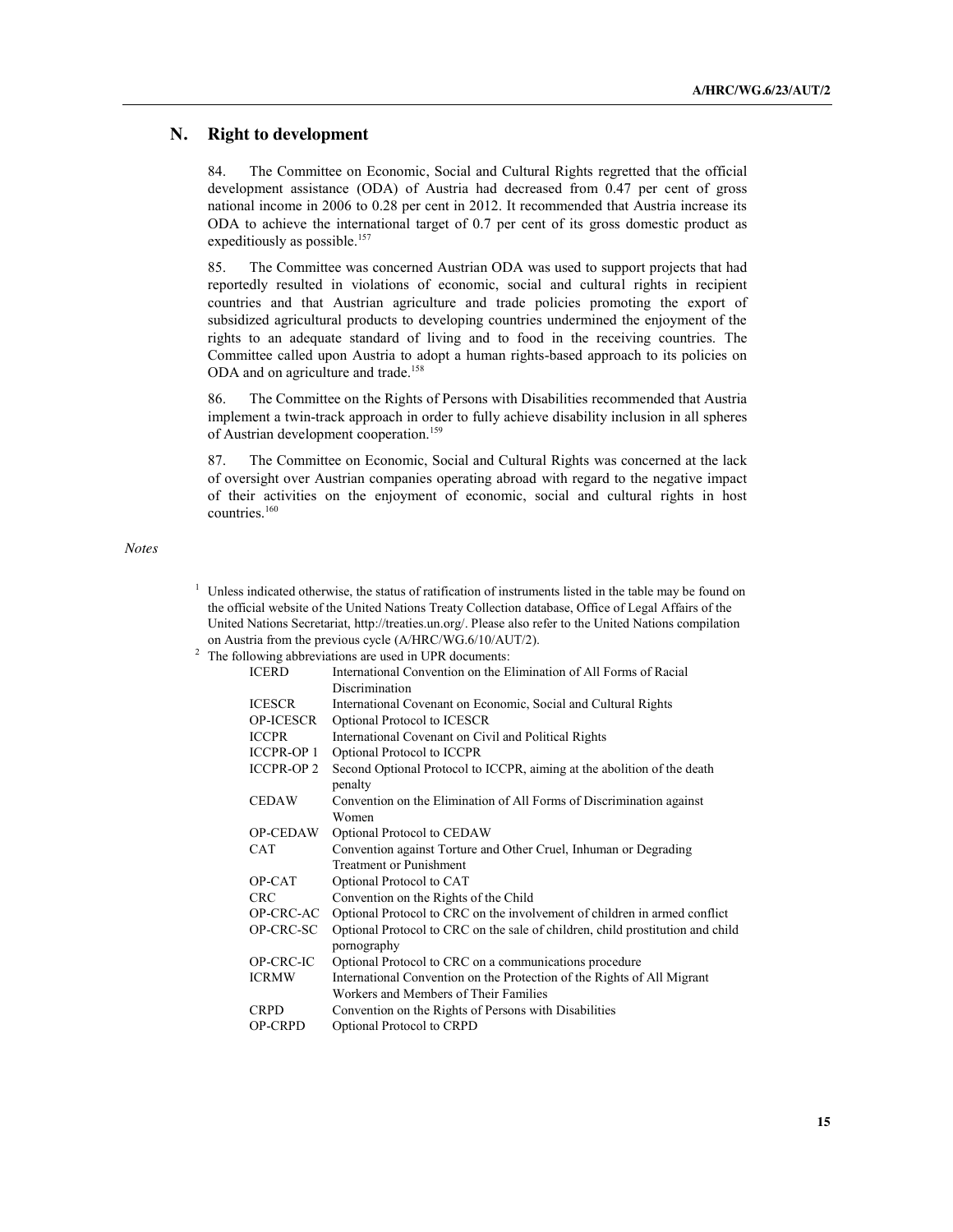ICPPED International Convention for the Protection of All Persons from Enforced Disappearance.

- <sup>3</sup> Individual complaints: ICCPR-OP 1, art. 1; OP-CEDAW, art. 1; OP-CRPD, art. 1; OP-ICESCR, art. 1; OP-CRC-IC, art. 5; ICERD, art. 14; CAT, art. 22; ICRMW, art. 77; and ICPPED, art. 31. Inquiry procedure: OP-CEDAW, art. 8; CAT, art. 20; ICPPED, art. 33; OP-CRPD, art. 6; OP-ICESCR, art. 11; and OP-CRC-IC, art. 13. Inter-State complaints: ICCPR, art. 41; ICRMW, art. 76; ICPPED, art. 32; CAT, art. 21; OP-ICESCR, art. 10; and OP-CRC-IC, art. 12. Urgent action: ICPPED, art. 30.
- <sup>4</sup> Information relating to other relevant international human rights instruments, including regional instruments, may be found in the pledges and commitments undertaken by Austria before the Human Rights Council, as contained in the letter dated 11 March 2011 from the Permanent Mission of Austria to the United Nations addressed to the President of the General Assembly. A/65/781.
- <sup>5</sup> Protocol to Prevent, Suppress and Punish Trafficking in Persons, Especially Women and Children, supplementing the United Nations Convention against Transnational Organized Crime.
- <sup>6</sup> 1951 Convention relating to the Status of Refugees and its 1967 Protocol, 1954 Convention relating to the Status of Stateless Persons, and 1961 Convention on the Reduction of Statelessness.
- <sup>7</sup> Geneva Convention for the Amelioration of the Condition of the Wounded and Sick in Armed Forces in the Field (First Convention); Geneva Convention for the Amelioration of the Condition of Wounded, Sick and Shipwrecked Members of Armed Forces at Sea (Second Convention); Geneva Convention relative to the Treatment of Prisoners of War (Third Convention); Geneva Convention relative to the Protection of Civilian Persons in Time of War (Fourth Convention); Protocol Additional to the Geneva Conventions of 12 August 1949, and relating to the Protection of Victims of International Armed Conflicts (Protocol I); Protocol Additional to the Geneva Conventions of 12 August 1949, and relating to the Protection of Victims of Non-International Armed Conflicts (Protocol II); Protocol Additional to the Geneva Conventions of 12 August 1949, and relating to the Adoption of an Additional Distinctive Emblem (Protocol III). For the official status of ratifications, see International Committee of the Red Cross, www.icrc.org/IHL.
- <sup>8</sup> International Labour Organization (ILO) Forced Labour Convention, 1930 (No. 29); Abolition of Forced Labour Convention, 1957 (No. 105); Freedom of Association and Protection of the Right to Organise Convention, 1948 (No. 87); Right to Organise and Collective Bargaining Convention, 1949 (No. 98); Equal Remuneration Convention, 1951 (No. 100); Discrimination (Employment and Occupation Convention, 1958 (No. 111); Minimum Age Convention, 1973 (No. 138); Worst Forms of Child Labour Convention, 1999 (No. 182).
- <sup>9</sup> ILO Indigenous and Tribal Peoples Convention, 1989 (No. 169); Domestic Workers Convention,
- 2011 (No. 189). 2011 (No. 189). 10 See E/C.12/AUT/CO/4, para. 25, A/HRC/20/26/Add.1 and Corr.1, para.105, and CRC/C/AUT/CO/3-4, para. 68.
- <sup>11</sup> See E/C.12/AUT/CO/4, para. 26, CRC/C/AUT/CO/3-4, para. 68, and CERD/C/AUT/CO/18-20, para. 18.
- <sup>12</sup> See CRC/C/AUT/CO/3-4, para. 68.
- <sup>13</sup> See CERD/C/AUT/CO/18-20, para. 18, and UNESCO submission for the universal periodic review of Austria, para. 37.1.
- <sup>14</sup> See CERD/C/AUT/CO/18-20, para. 19.
- <sup>15</sup> See CRC/C/AUT/CO/3-4, para. 9.
- <sup>16</sup> See A/HRC/20/26/Add.1 and Corr.1, para.102.
- <sup>17</sup> See CRC/C/AUT/CO/3-4, paras. 3 and 10.
- <sup>18</sup> See E/C.12/AUT/CO/4, para. 5.
- <sup>19</sup> According to article 5 of the rules of procedure of the International Coordinating Committee of National Institutions for the Promotion and Protection of Human Rights Sub-Committee on Accreditation, the classifications for accreditation used by the Sub-Committee are: A: voting member (fully in compliance with each of the Paris Principles); B: non-voting member (not fully in compliance with each of the Paris Principles or insufficient information provided to make a determination); and C: no status (not in compliance with the Paris Principles).
- <sup>20</sup> For the list of national human rights institutions with accreditation status granted by the International Coordinating Committee of National Institutions for the Promotion and Protection of Human Rights, see A/HRC/27/40, annex.
- <sup>21</sup> See CRC/C/AUT/CO/3-4, para. 5 (b). See also CERD/C/AUT/CO/18-20, para. 8.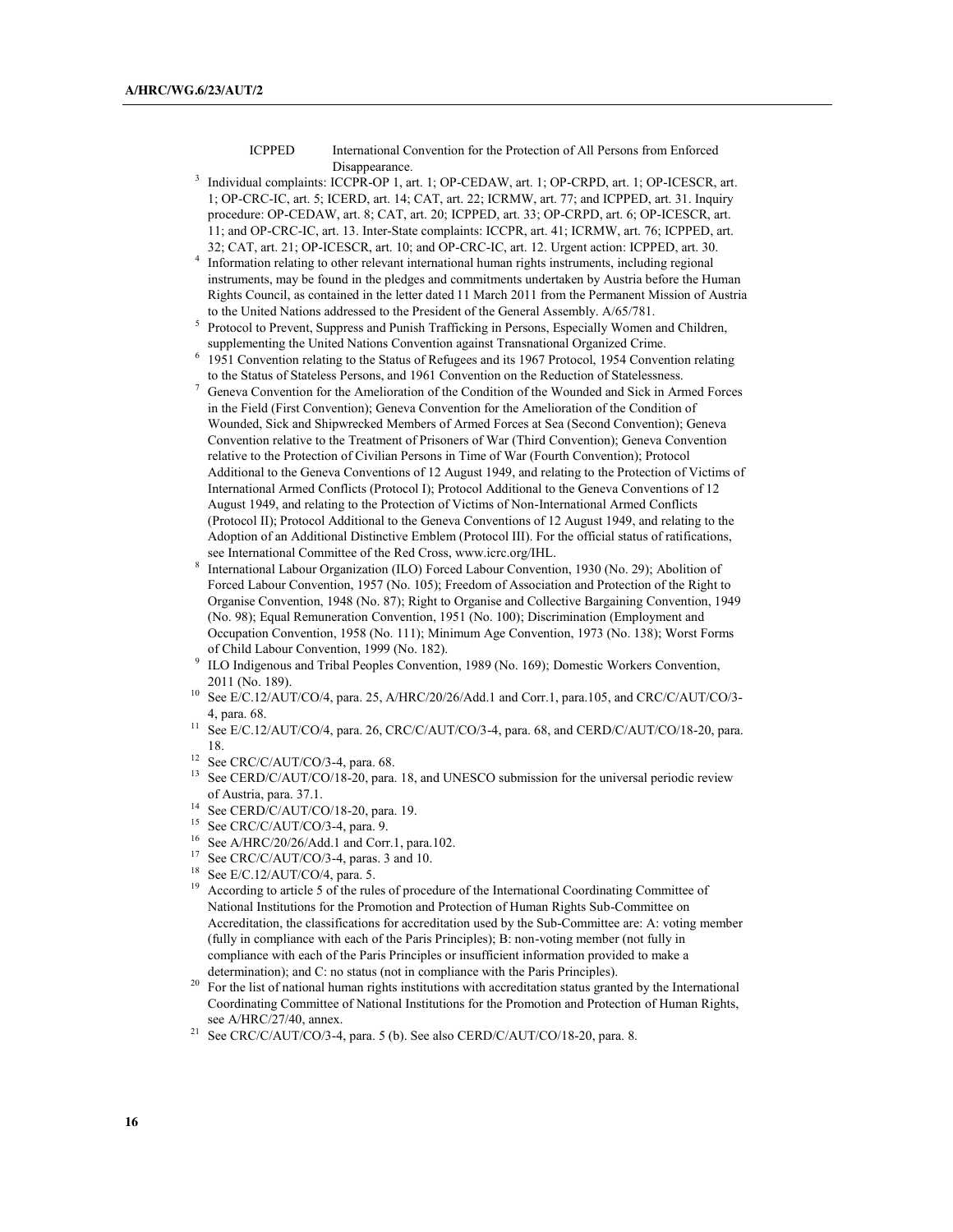- <sup>22</sup> See E/C.12/AUT/CO/4, para. 7. See also CEDAW/C/AUT/CO/7-8, para. 18.
- <sup>23</sup> See CEDAW/C/AUT/CO/7-8, para. 18, and CERD/C/AUT/CO/18-20, para. 8. See also E/C.12/AUT/CO/4, para. 7.
- $24$  See CERD/C/AUT/CO/18-20, para. 8.
- <sup>25</sup> See E/C.12/AUT/CO/4, para. 7, and CEDAW/C/AUT/CO/7-8, para. 19. See also A/HRC/20/26/Add.1 and Corr.1, para.103.
- <sup>26</sup> See CRPD/C/AUT/CO/1, para. 52.
- <sup>27</sup> See A/HRC/20/26/Add.1 and Corr.1, para. 104.
- <sup>28</sup> See E/C.12/AUT/CO/4, para. 8.
- <sup>29</sup> See A/HRC/20/26/Add.1 and Corr.1, para. 103.
- <sup>30</sup> See CERD/C/AUT/CO/17, para. 33.
- <sup>31</sup> See CERD/C/AUT/CO/17/Add.1.
- <sup>32</sup> Letter dated 12 March 2010 from the Chair of the Committee on the Elimination of Racial Discrimination to the Permanent Representative of Austria to the United Nations Office and other international organizations in Geneva, available from http://tbinternet.ohchr.org/Treaties/CERD/Shared%20Documents/AUT/INT\_CERD\_FUL\_AUT\_120 06\_E.pdf (accessed on 22 December 2012).
- <sup>33</sup> See CERD/C/AUT/CO/18-20, para. 22.
- <sup>34</sup> See CCPR/C/AUT/CO/4, para. 24.
- <sup>35</sup> See CCPR/C/AUT/CO/4/Add.1.
- 
- <sup>36</sup> See CCPR/C/AUT/CO/4/Add.2.
- <sup>37</sup> Letter dated 14 December 2007 from Special Rapporteur for Follow-up on Concluding Observations of the Human Rights Committee to the Permanent Representative of Austria to the United Nations Office and other international organizations in Geneva, , available from http://tbinternet.ohchr.org/Treaties/CCPR/Shared%20Documents/AUT/INT\_CCPR\_FUL\_AUT\_1183
- 3\_E.pdf (accessed on 22 December 2012).
- $38$  See CEDAW/C/AUT/CO/7-8, para. 57.
- <sup>39</sup> See CEDAW/C/AUT/CO/7-8/Add.1.
- <sup>40</sup> See CAT/C/AUT/CO/4-5, para. 31.
- See response of Austria at www.ohchr.org/EN/HRBodies/CAT/Pages/Follow-up.aspx.
- <sup>42</sup> For the titles of special procedures mandate holders, see www.ohchr.org/EN/HRBodies/SP/Pages/Themes.aspx and www.ohchr.org/EN/HRBodies/SP/Pages/Countries.aspx.
- <sup>43</sup> See *OHCHR Report 2014*, pp. 93 and 101; *OHCHR Report 2013*, pp. 131, 169 and 171; *OHCHR Report 2012*, pp. 117, 147 and 151; *OHCHR Report 2011*, pp. 125 and 155; and *OHCHR Report 2015* (forthcoming).
- $^{44}$  See CERD/C/AUT/CO/18-20, para. 6.
- <sup>45</sup> See E/C.12/AUT/CO/4, para. 9. See also CEDAW/C/AUT/CO/7-8, para. 10.
- <sup>46</sup> See E/C.12/AUT/CO/4, para. 9. See also CERD/C/AUT/CO/18-20, para. 6, and CRPD/C/AUT/CO/1, para. 13.
- <sup>47</sup> See CRPD/C/AUT/CO/1, para. 16. See also CEDAW/C/AUT/CO/7-8, para. 48.
- <sup>48</sup> See CEDAW/C/AUT/CO/7-8, paras. 48-49. See also CRPD/C/AUT/CO/1, para. 18.
- <sup>49</sup> See CRPD/C/AUT/CO/1, para. 18.
- <sup>50</sup> See E/C.12/AUT/CO/4, para. 23.
- <sup>51</sup> See CEDAW/C/AUT/CO/7-8, para. 33. See also E/C.12/AUT/CO/4, para. 23. See E/C.12/AUT/CO/4, para. 14.
- 
- $53$  See CEDAW/C/AUT/CO/7-8, para. 34, and CRPD/C/AUT/CO/1, para. 46.
- <sup>54</sup> See CEDAW/C/AUT/CO/7-8, para. 35. See also E/C.12/AUT/CO/4, para. 14, and CRPD/C/AUT/CO/1, para. 47.
- $^{55}$  See CEDAW/C/AUT/CO/7-8, para. 43. Ibid., para. 36.
- 
- <sup>57</sup> Ibid., paras. 14-15.
- <sup>58</sup> Ibid., paras. 10-11.
- <sup>59</sup> See CERD/C/AUT/CO/18-20, para. 11. See also CRC/C/AUT/CO/3-4, para. 24.
- $60$  See CERD/C/AUT/CO/18-20, para. 9.
- <sup>61</sup> See A/HRC/20/26/Add.1 and Corr.1, paras. 45 and 69. See also CERD/C/AUT/CO/18-20, para. 11.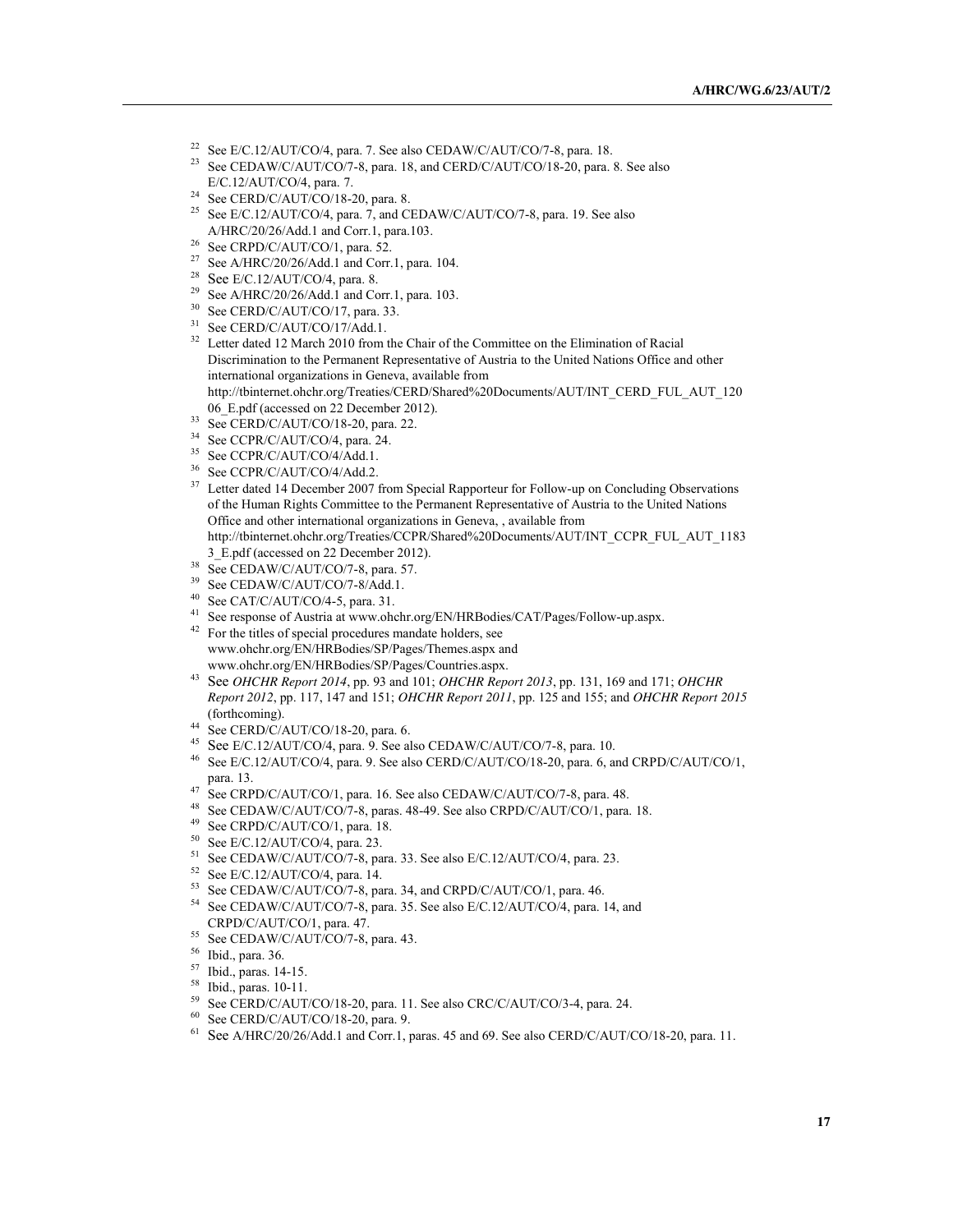- <sup>62</sup> See CRC/C/AUT/CO/3-4, para. 24.<br><sup>63</sup> See CERD/C/AUT/CO/18-20, para. 14.
- 
- 
- <sup>64</sup> See CEDAW/C/AUT/CO/7-8, para. 26.<br><sup>65</sup> See A/HRC/20/26/Add.1 and Corr.1, para. 86.
- <sup>66</sup> See CERD/C/AUT/CO/18-20, para. 12.<br><sup>67</sup> See CRC/C/AUT/CO/3-4, para. 24.
- 
- $68$  See CERD/C/AUT/CO/18-20, para. 15.
- <sup>69</sup> See A/HRC/20/26/Add.1 and Corr.1, para. 85.
- <sup>70</sup> See CERD/C/AUT/CO/18-20, para. 11. See also CRC/C/AUT/CO/3-4, para. 25.<br><sup>71</sup> See CERD/C/AUT/CO/18-20, para. 12.
- 
- 
- <sup>72</sup> Ibid., para. 15.<br><sup>73</sup> Ibid., para. 13. See also CEDAW/C/AUT/CO/7-8, para. 27 (a).
- <sup>74</sup> See CRPD/C/AUT/CO/1, paras. 30-31.
- <sup>75</sup> Ibid., paras. 32-33.
- <sup>76</sup> See E/C.12/AUT/CO/4, para. 18.
- <sup>77</sup> See CEDAW/C/AUT/CO/7-8, para. 25 (f). See also E/C.12/AUT/CO/4, para. 18.
- <sup>78</sup> See CEDAW/C/AUT/CO/7-8, paras. 25 (a) and (e), and E/C.12/AUT/CO/4, para. 18.
- <sup>79</sup> See CEDAW/C/AUT/CO/7-8/Add.1, p. 2.
- <sup>80</sup> See CRC/C/AUT/CO/3-4, paras. 37-38 (a).
- $\frac{81}{82}$  Ibid., paras. 33-34.
- Ibid., para. 39.
- <sup>83</sup> Ibid., para. 36.
- <sup>84</sup> Ibid., para. 57.
- $^{85}$  Ibid., para. 5 (e).<br> $^{86}$  See CEDAW/C/.
- 
- <sup>86</sup> See CEDAW/C/AUT/CO/7-8, paras. 28 and 46.<br><sup>87</sup> ILO Committee of Experts on the Application of Conventions and Recommendations direct request concerning the ILO Forced Labour Convention, 1930 (No. 29), available from
- www.ilo.org/dyn/normlex/en/f?p=1000:13100:0::NO:13100:P13100\_COMMENT\_ID:3185003.
- 88 See CRC/C/AUT/CO/3-4, para. 60.
- 
- <sup>89</sup> Ibid., para. 64.<br><sup>90</sup> See CEDAW/C/AUT/CO/7-8, paras. 28-29.
- $91$  See CRC/C/AUT/CO/3-4, paras. 66-67.
- <sup>92</sup> Ibid., paras. 31-32.
- <sup>93</sup> See CEDAW/C/AUT/CO/7-8, para. 51.<br><sup>94</sup> See CRC/C/AUT/CO/3-4, para. 41.
- 
- <sup>95</sup> Ibid., para. 43.
- <sup>96</sup> UNESCO sumbission for the universal periodic review of Austria, paras. 30 and 38.
- 97 See CEDAW/C/AUT/CO/7-8, para. 20.
- <sup>98</sup> Ibid., para. 30. See also E/C.12/AUT/CO/4, para. 14.
- <sup>99</sup> See CEDAW/C/AUT/CO/7-8, para. 30. See also E/C.12/AUT/CO/4, para. 14.
- <sup>100</sup> See CEDAW/C/AUT/CO/7-8, para. 20. See also E/C.12/AUT/CO/4, para. 14.
- <sup>101</sup> See CEDAW/C/AUT/CO/7-8, paras. 31 and 57.
- <sup>102</sup> See E/C.12/AUT/CO/4, para. 14.
- <sup>103</sup> See CEDAW/C/AUT/CO/7-8/Add.1, pp. 4 -7.
- <sup>104</sup> See E/C.12/AUT/CO/4, para. 15. See also CEDAW/C/AUT/CO/7-8, paras. 37 (b) and 23 (a). See CEDAW/C/AUT/CO/7-8, paras. 37 (b) and 23 (a).
- 
- <sup>106</sup> See E/C.12/AUT/CO/4, para. 16.
- <sup>107</sup> See CRC/C/AUT/CO/3-4, para. 58.
- <sup>108</sup> See E/C.12/AUT/CO/4, para. 17.<br><sup>109</sup> Ibid. para. 20
- Ibid., para. 20.
- <sup>110</sup> See www.ohchr.org/EN/NewsEvents/Pages/DisplayNews.aspx?NewsID=15524&LangID=E.
- <sup>111</sup> Ibid.
- $112$  See E/C.12/AUT/CO/4, para. 21.
- <sup>113</sup> See CRC/C/AUT/CO/3-4, para. 51.
- <sup>114</sup> See www.ohchr.org/EN/NewsEvents/Pages/DisplayNews.aspx?NewsID=15524&LangID=E.
- <sup>115</sup> See CEDAW/C/AUT/CO/7-8, paras. 38-39.